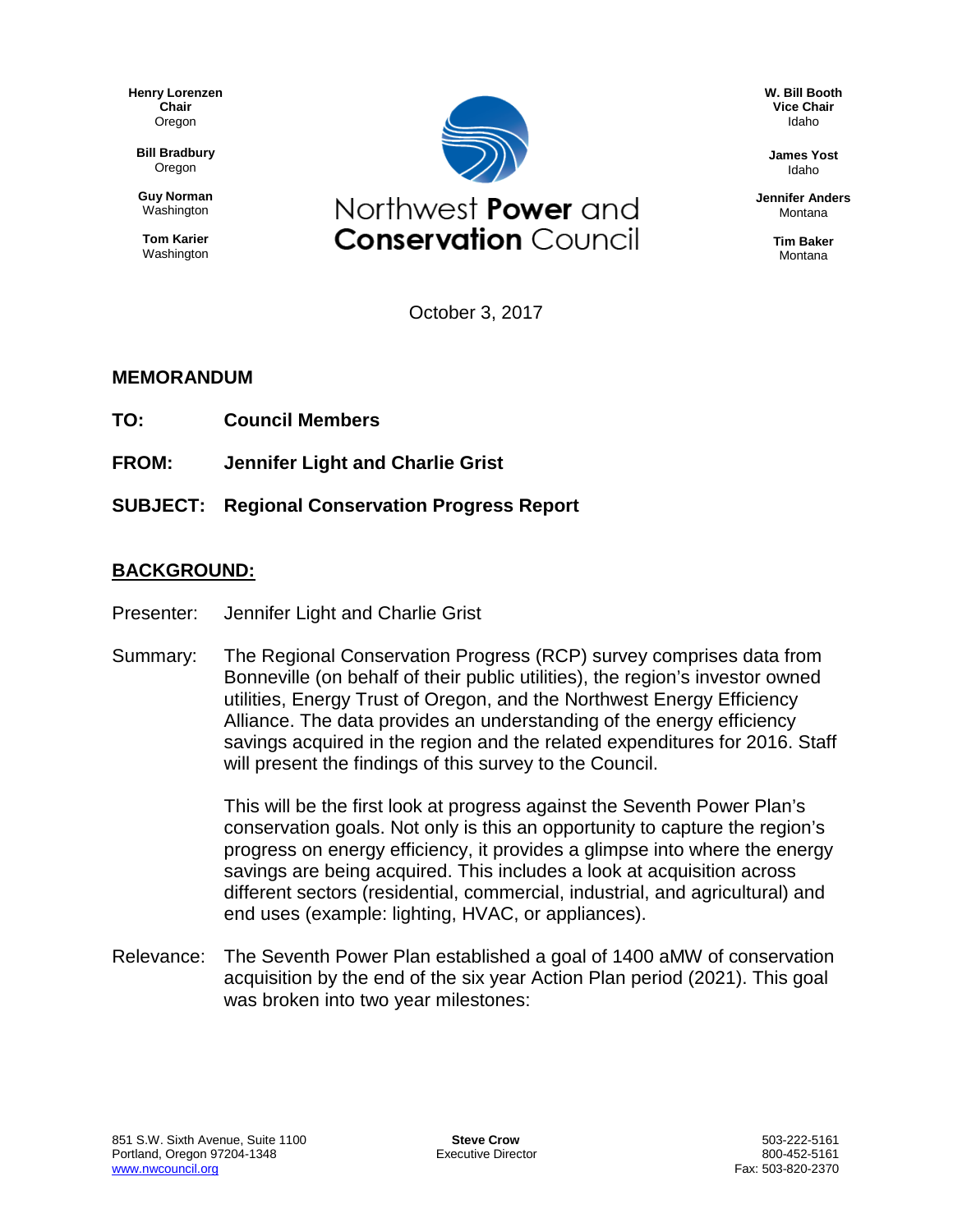|                         | FY 2016-2017 | FY 2018-2019 | FY 2020-2021 |
|-------------------------|--------------|--------------|--------------|
| Annual Energy (aMW)     | 370          | 460          | 570          |
| Cumulative Energy (aMW) | 370          | 830          | 1400         |

Per its charter, the Regional Technical Forum is responsible for tracking the region's progress against the plan goals.

Workplan: A.1.1. Coordinate with regional entities to ensure the regional goal for cost-effective conservation is achieved.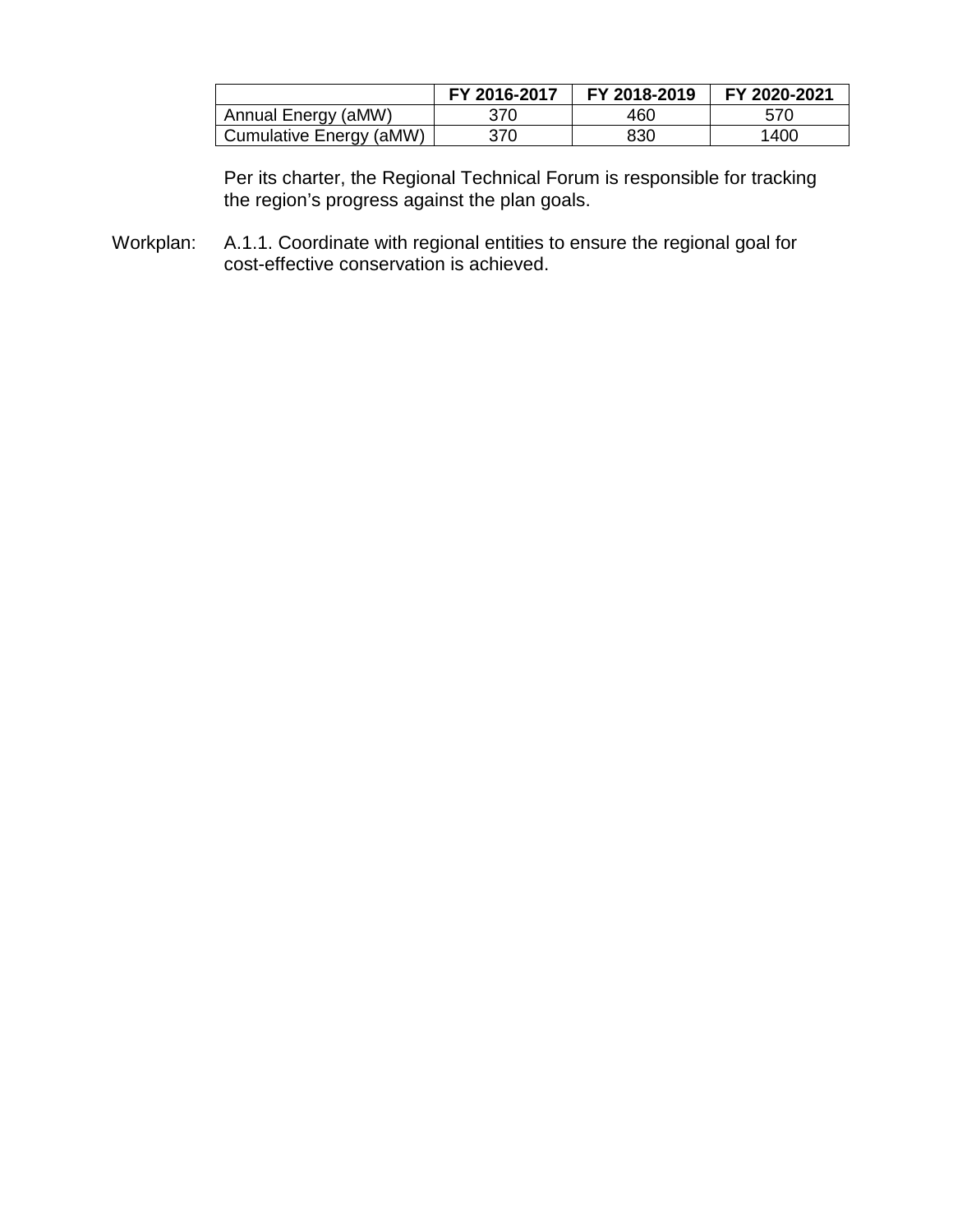# 2016 Regional Conservation Progress Survey Results

October 11, 2017 Council Meeting Columbia Falls, Montana

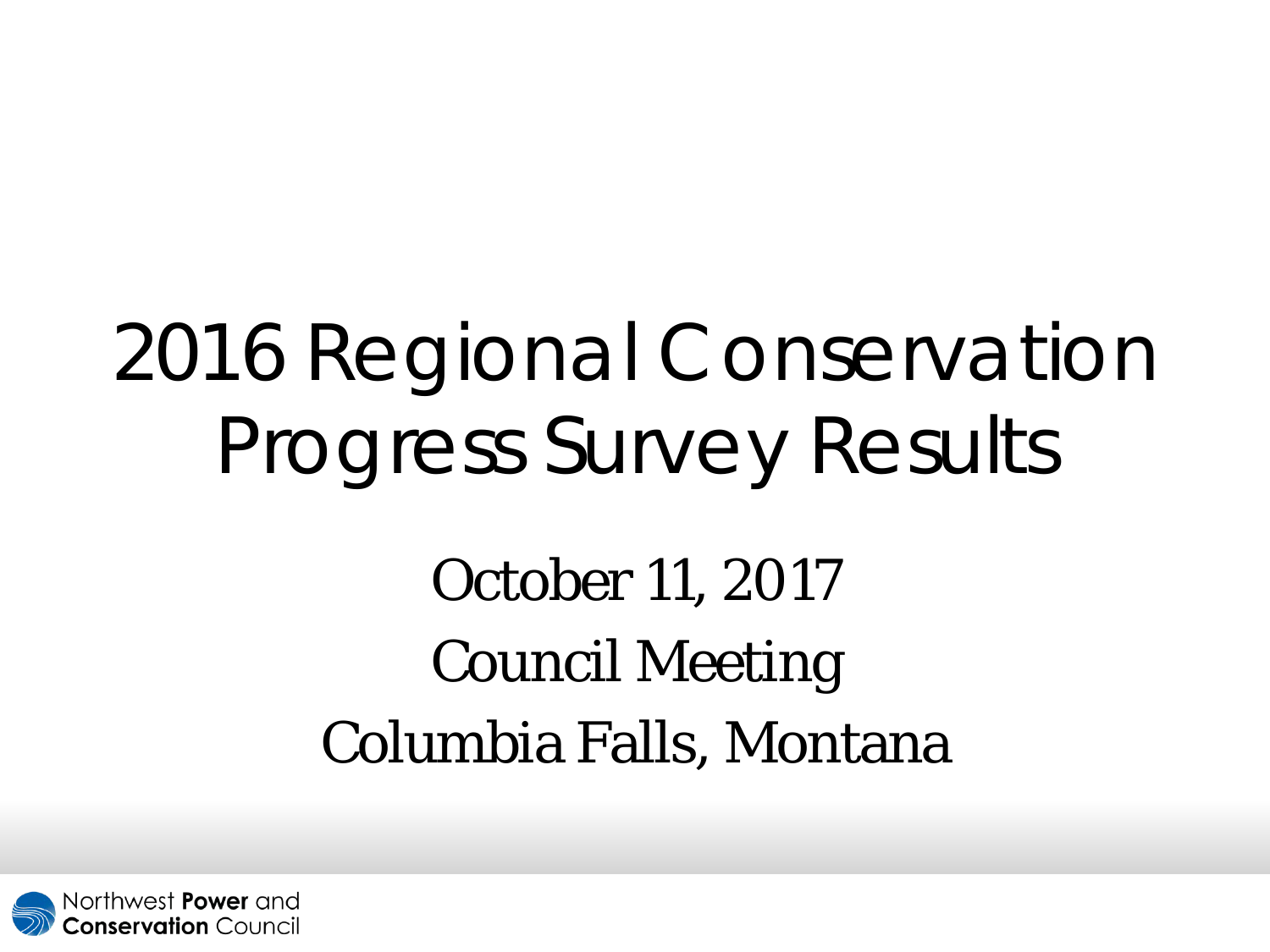# Background

- Annual survey conducted by the RTF on behalf of the Council
- Requested energy efficiency savings and expenditures for 2016
	- **Savings: Sought as much detail as possible**
	- Expenditures: Sought to get total expenditures
- This is the first look at the how the region did against the Seventh Plan milestones!

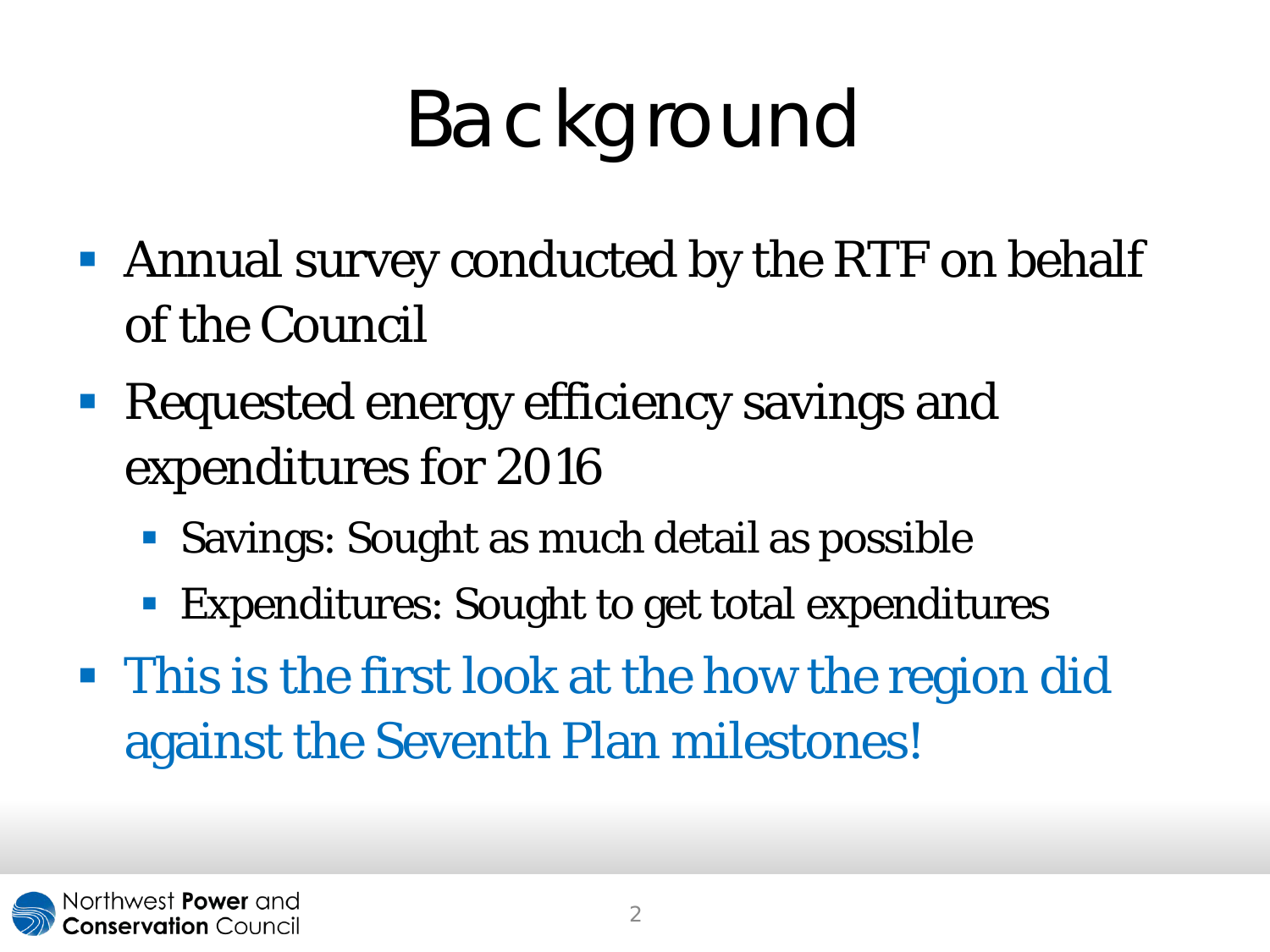# Data and Analysis Process



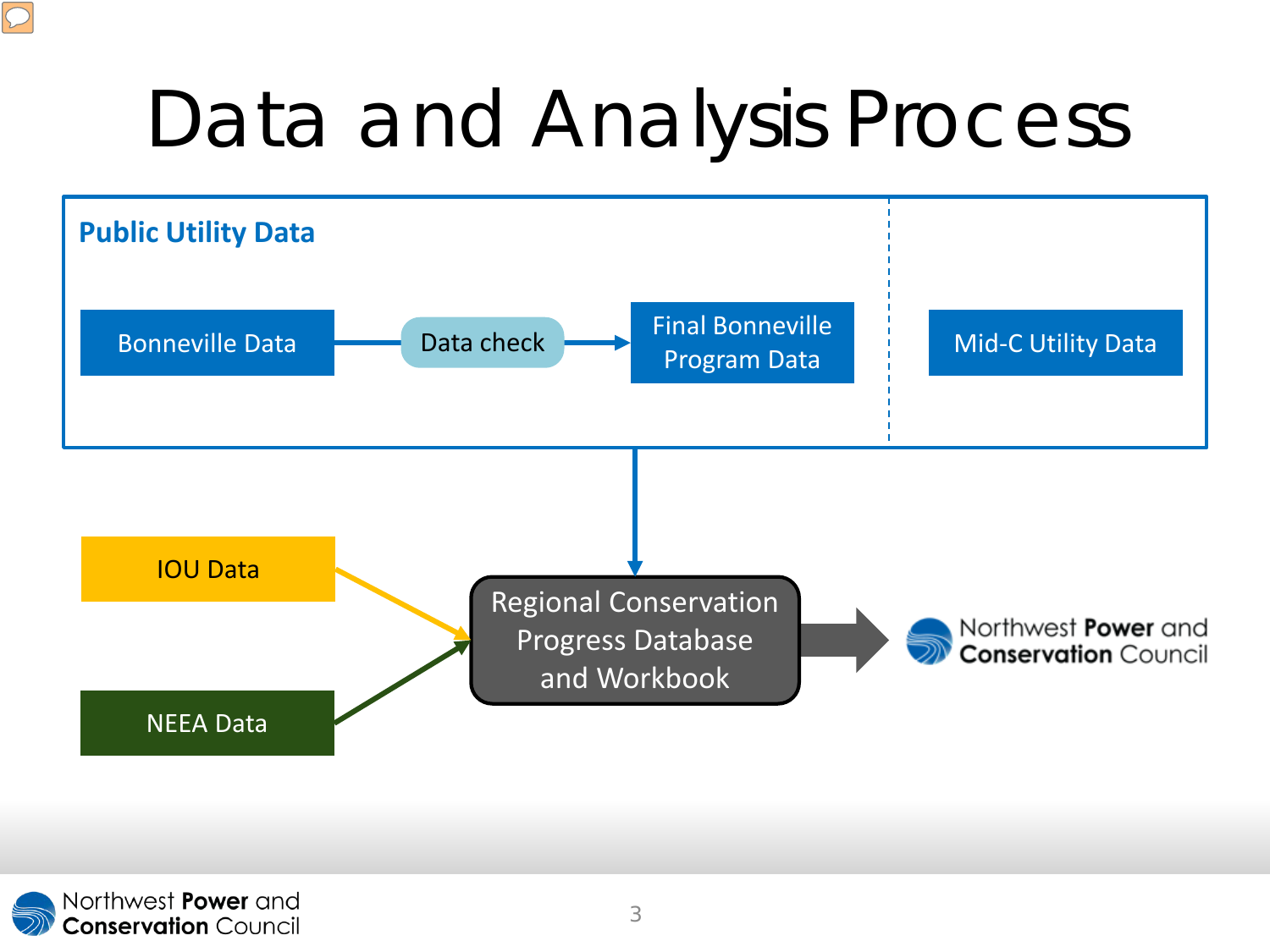## Before the results, some caveats



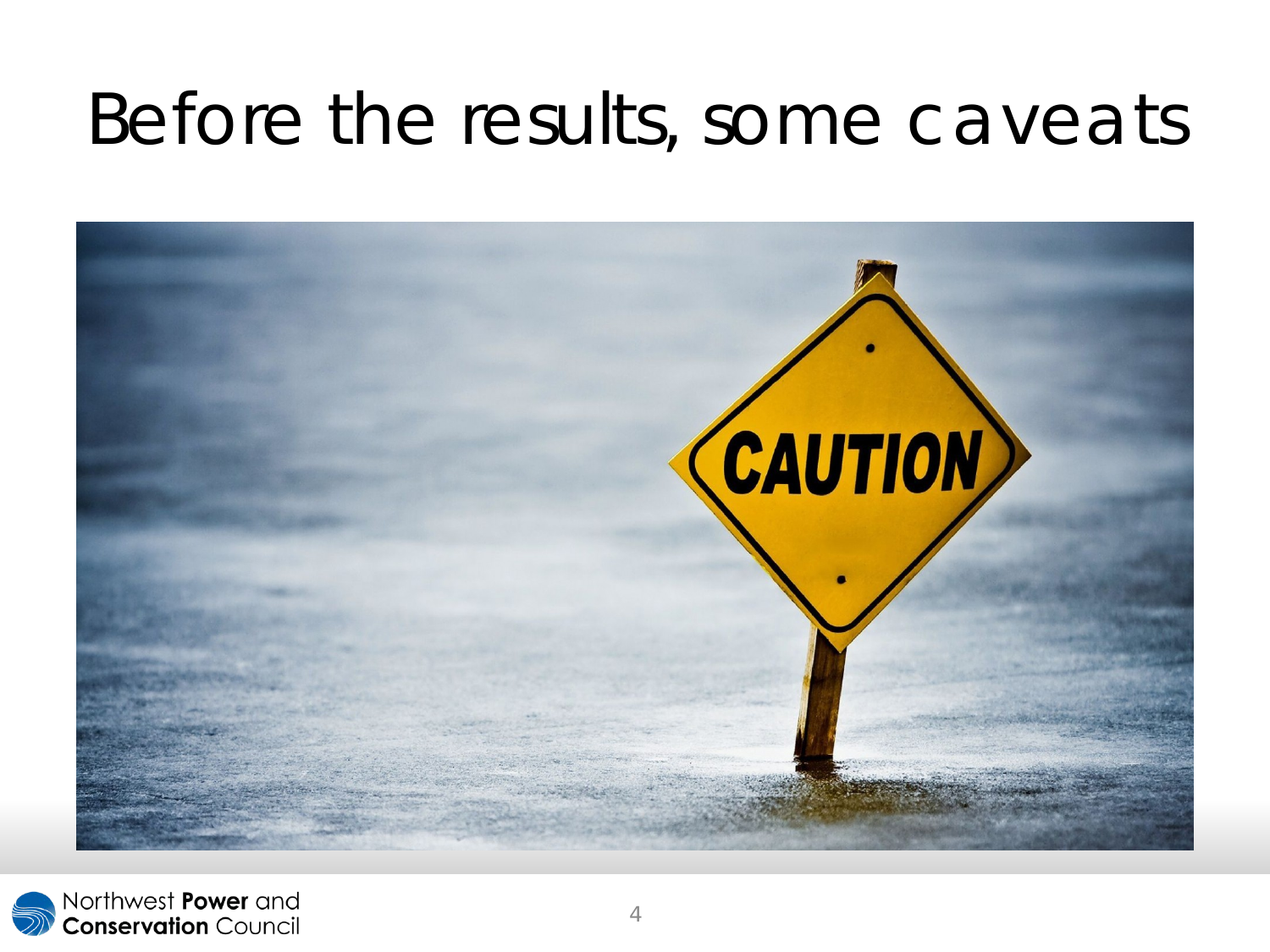## Caveat 1: Baselines

Not all reported savings are from the same starting place

- Seventh Plan baseline assumes
	- **Federal standards as of December 31, 2014**
	- State codes as of December 31, 2014
	- Forecast penetration of LED as of 2016
- **Program baselines are not likely aligned** 
	- Baselines were likely set for 2016 before plan was final
	- Not all utilities use the Plan or RTF baseline

RTF collected qualitative data on baselines for many programs, which may allow for some truing up for some measures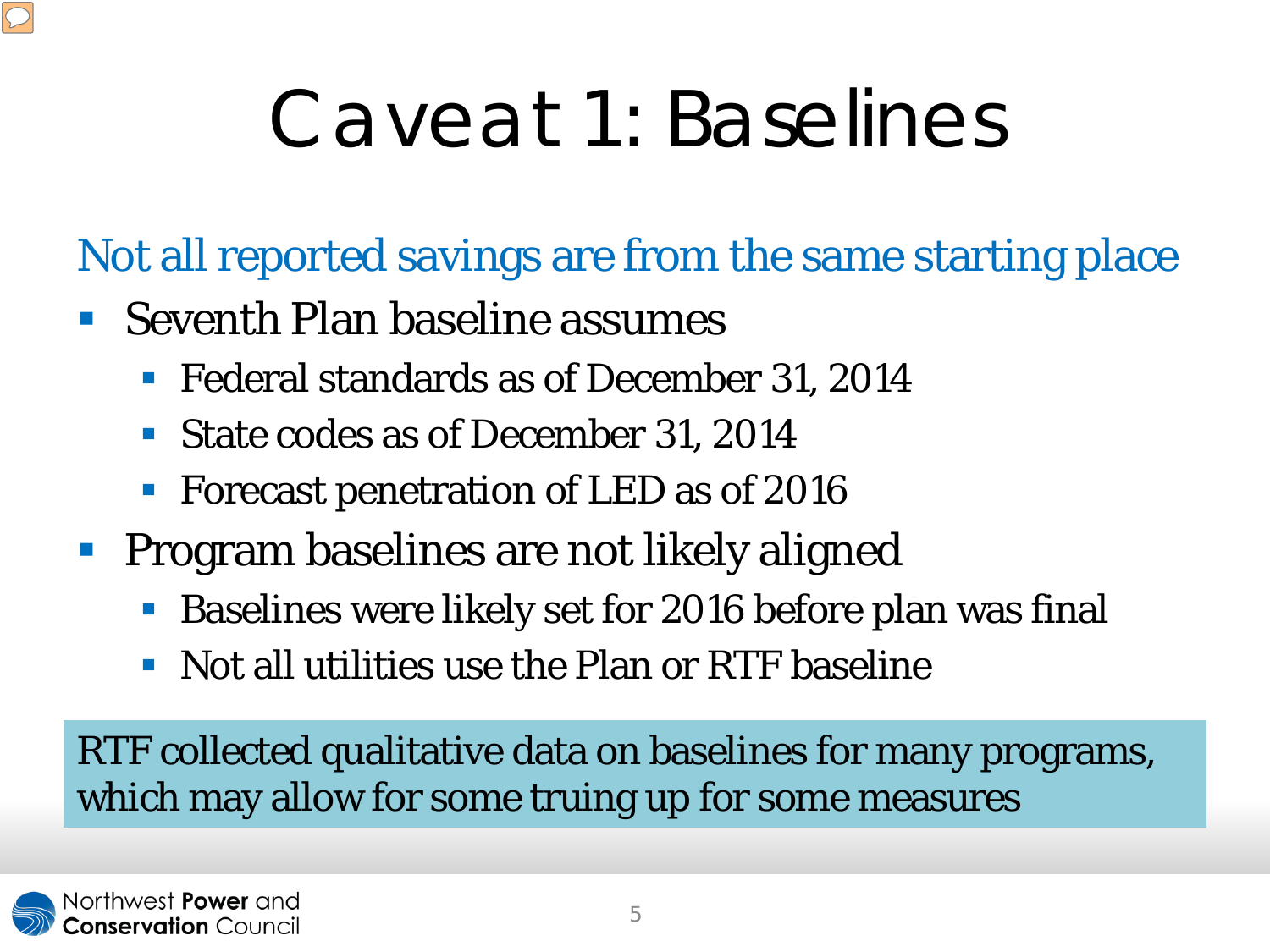## Caveat 2: Short-Term vs Long-Term Savings

- Short-term savings do not always align with the Plan
- Seventh Plan analysis assumes
	- All lost opportunity measures are replaced on burnout
	- EISA 2020 baseline for residential lighting savings
- **Programs often report "first year" savings** 
	- Some measures are replaced "early" and the short-term savings are generally greater than the long-term savings in the Plan
	- **For residential lighting, this includes savings between now and** 2020

For major markets, this can be trued up with measurement of total market savings, including codes, standards, and other market momentum

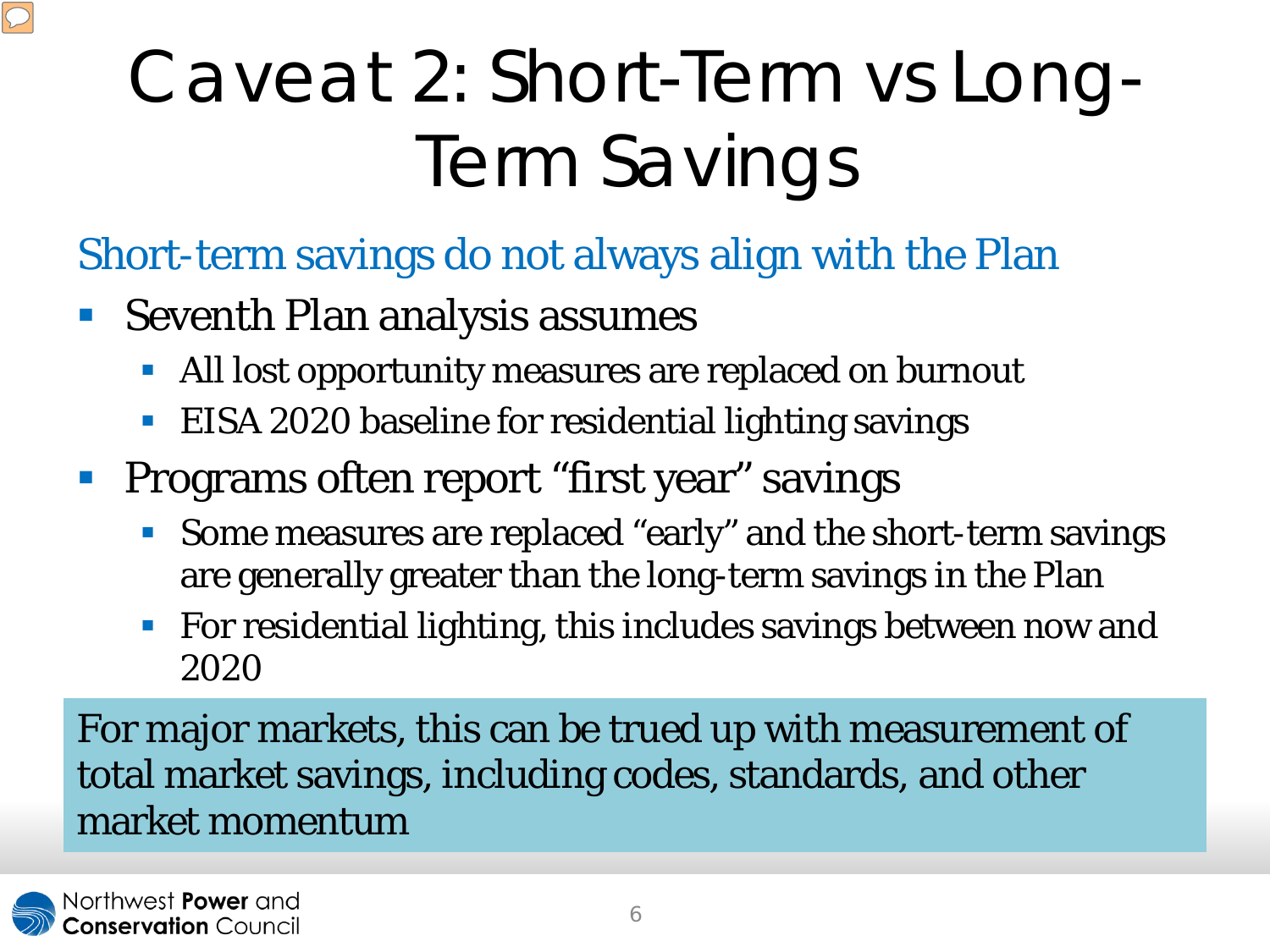## Early Replacement Example: Non-Residential Lighting

- **Many non-residential lighting projects are done** before the existing system requires replacement
- Savings are calculated for two periods
- 1. Short-term: Between the time of replacement and the expected failure of the system, savings are calculated based on what is in the ceiling
- 2. Long-term: Once the replaced system was expected to have failed and required replacement, savings are calculated from the current market practice including standards

Reported first year savings

**Savings** potential captured in 7th Plan

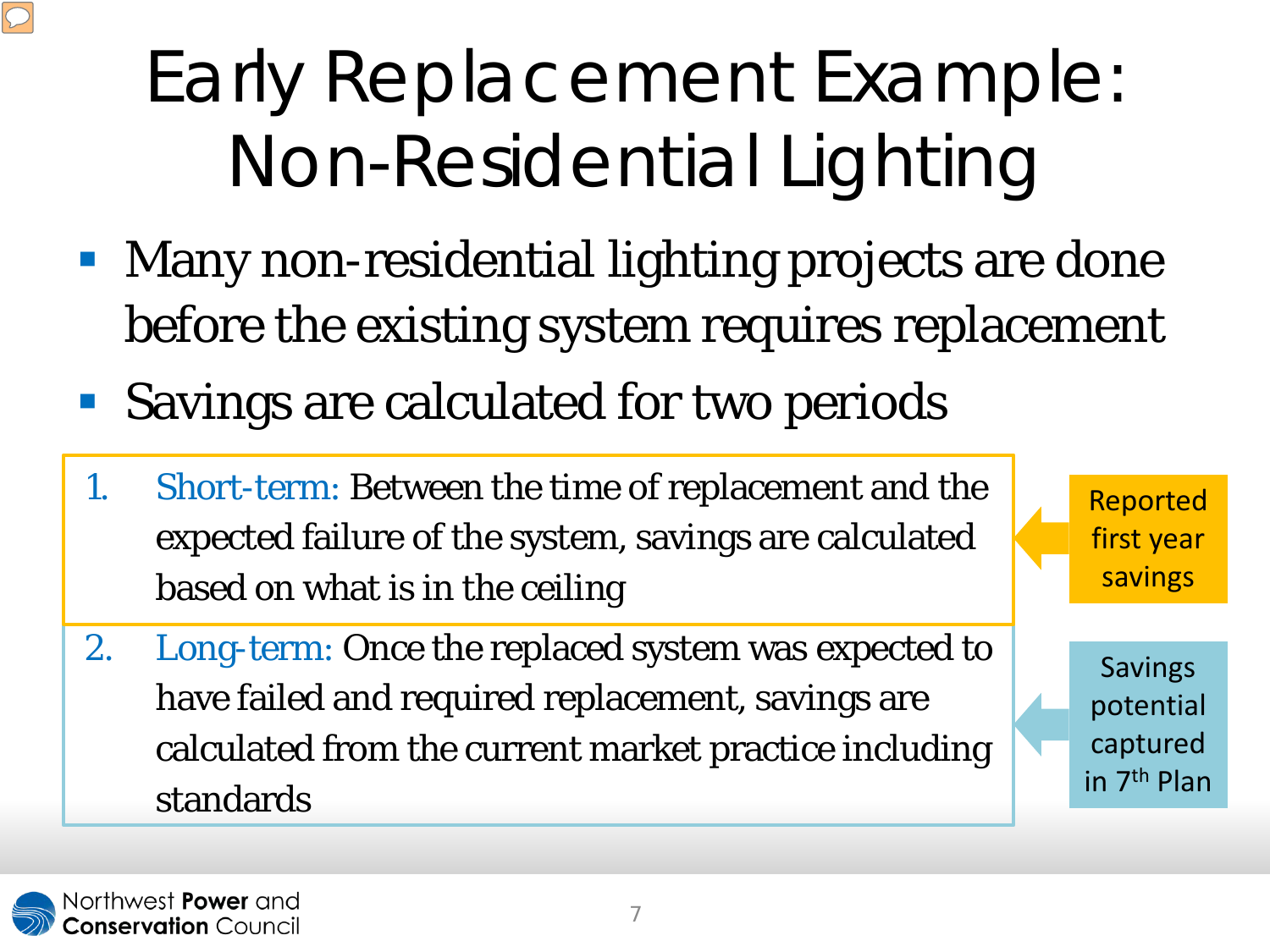## Early Replacement Example: Non-Residential Lighting

Baseline Comparison

![](_page_9_Figure_2.jpeg)

In-Ceiling Baseline 7th Plan Baseline

![](_page_9_Figure_3.jpeg)

Using in-ceiling baseline overstates savings compared to the 7P baseline by about 25%

![](_page_9_Picture_5.jpeg)

0.0

0.2

0.4

Lighting Power Density (W/sq.ft)

Lighting Power Density (W/sq.ft)

1.2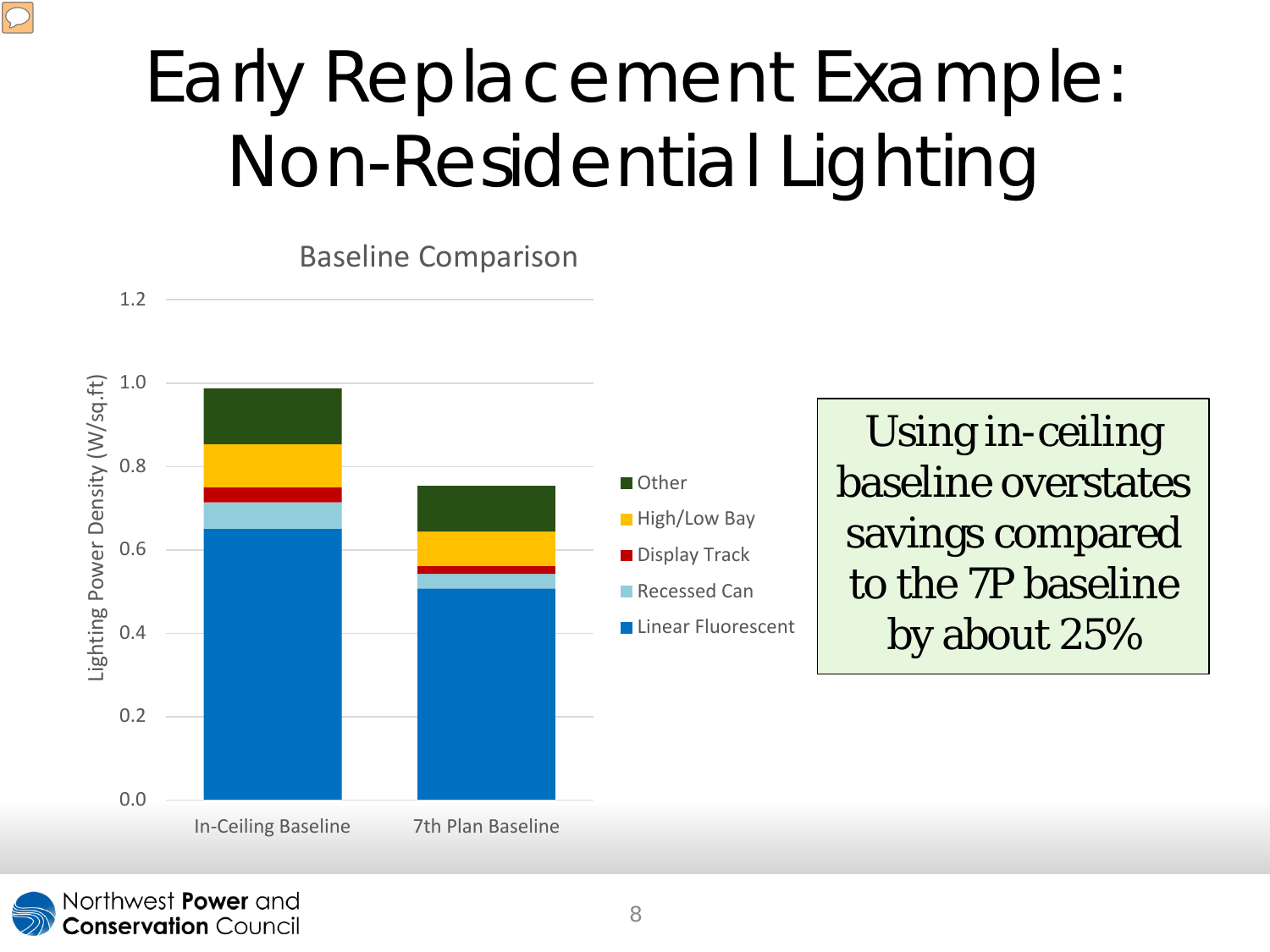# Short-Term Savings from Residential Lighting

![](_page_10_Figure_1.jpeg)

*Note: This only applies to general purpose lamps. The lumen/watts reflect the average lumen bin, not all lamps.* 

![](_page_10_Picture_3.jpeg)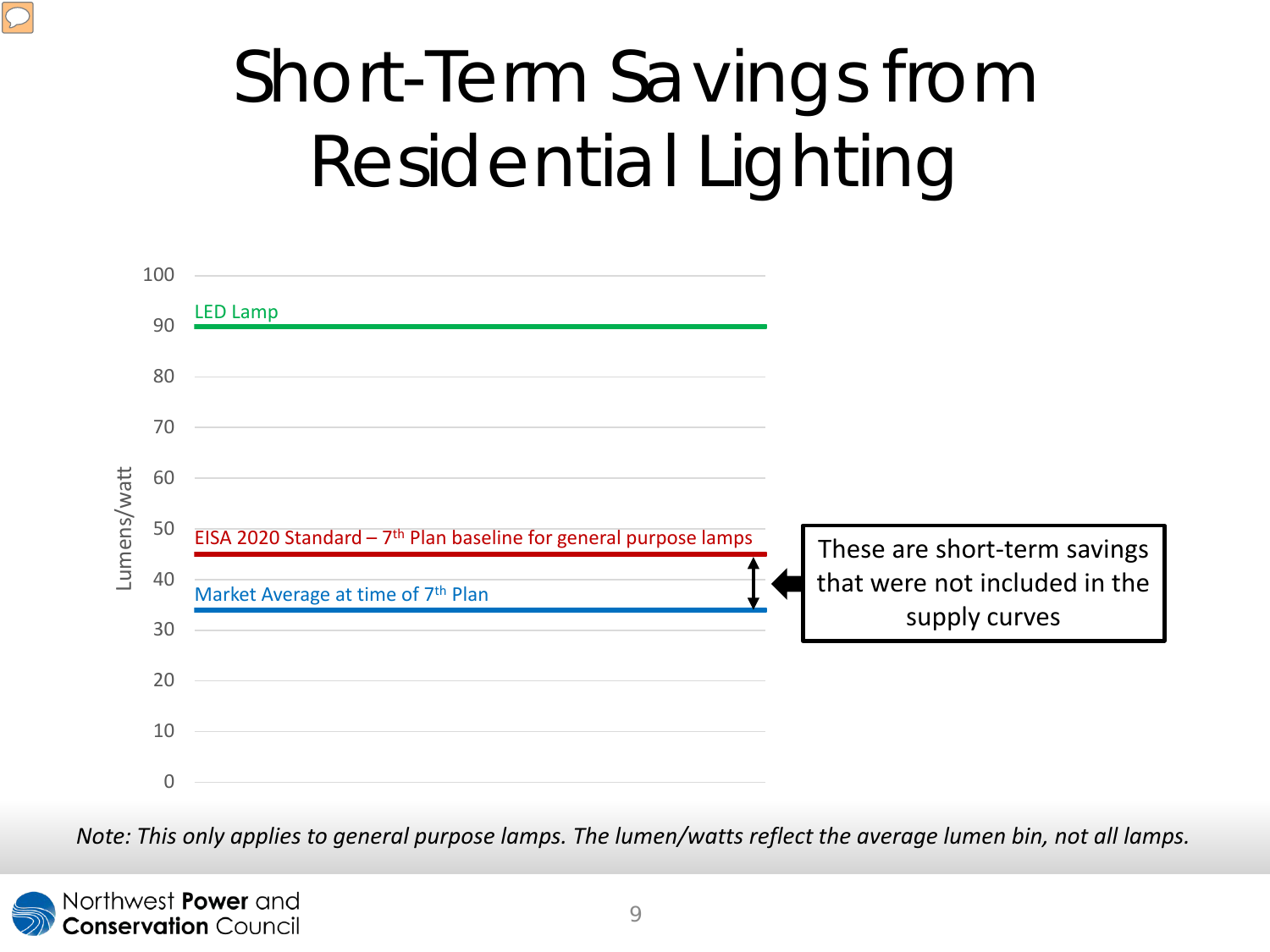## Future True-Up with Market Data

![](_page_11_Figure_1.jpeg)

![](_page_11_Picture_2.jpeg)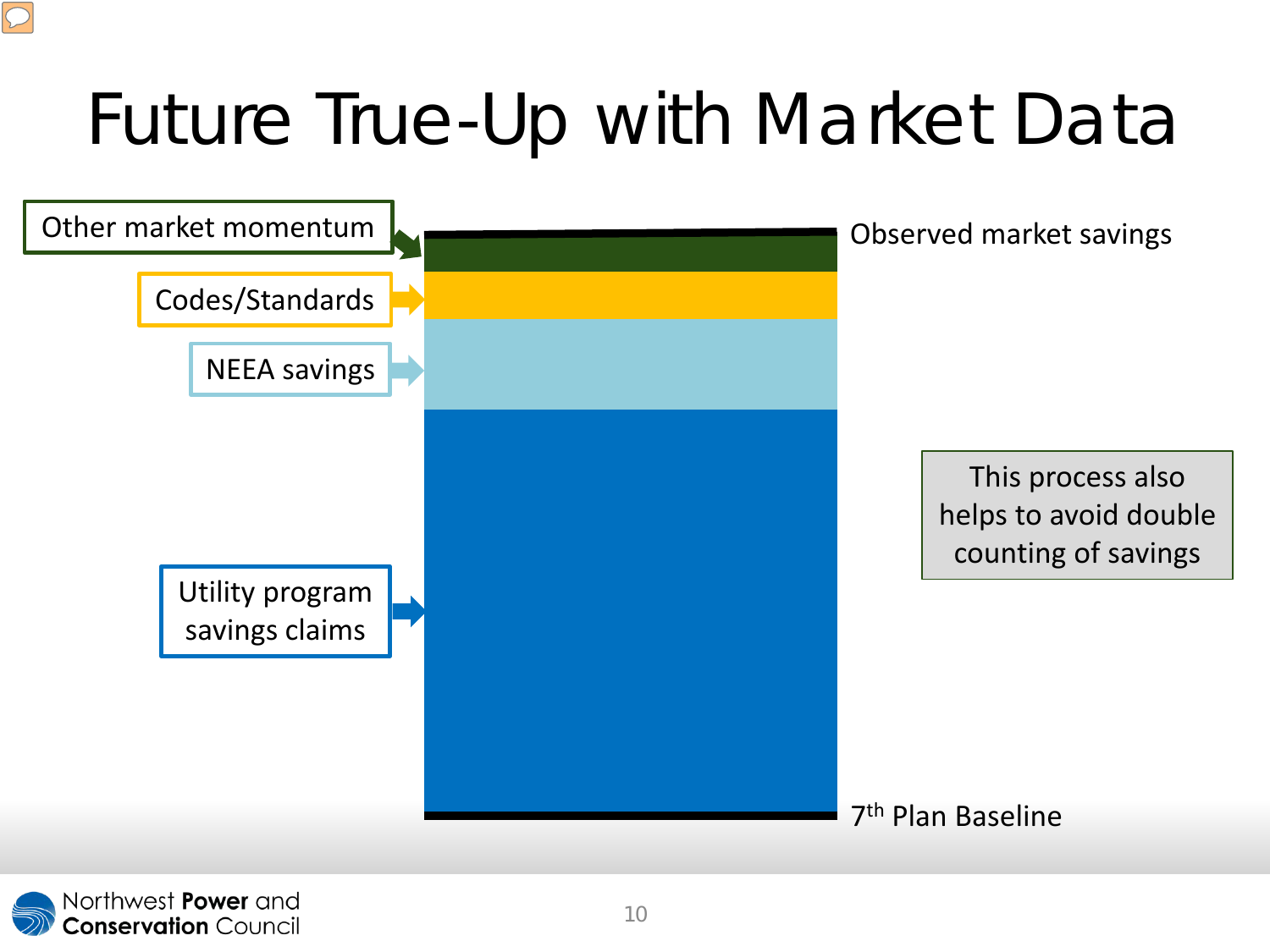## Other Caveats

- While Bonneville reports savings for the fiscal year, many others report on a calendar year
	- **This might result in some mismatch in year 1,** but gets smoothed out over multiple years
- Some types of savings, in particular industrial, are blocky and can vary significantly year by year

![](_page_12_Picture_4.jpeg)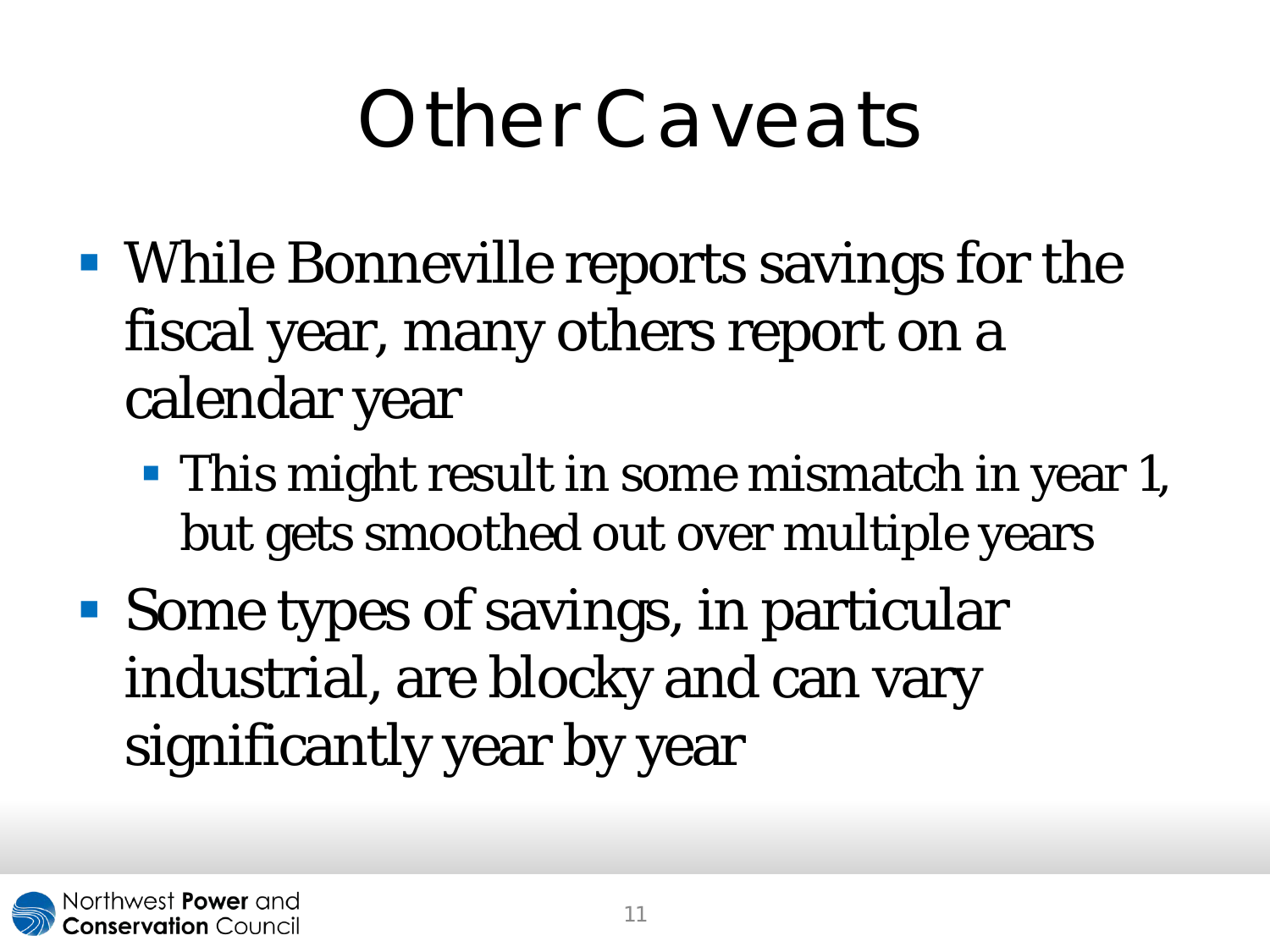## Reminder of the Seventh Plan Conservation Milestones

|                                |     | FY 2016-2017 FY 2018-2019 FY 2020-2021 |      |
|--------------------------------|-----|----------------------------------------|------|
| <b>Annual Energy (aMW)</b>     | 370 | 460                                    | 570  |
| <b>Cumulative Energy (aMW)</b> | 370 | 830                                    | 1400 |

Because the plan included 2-year milestones, we are comparing 2016 savings against one half of the FY 2016- 2017 milestone (185 aMW)

![](_page_13_Picture_3.jpeg)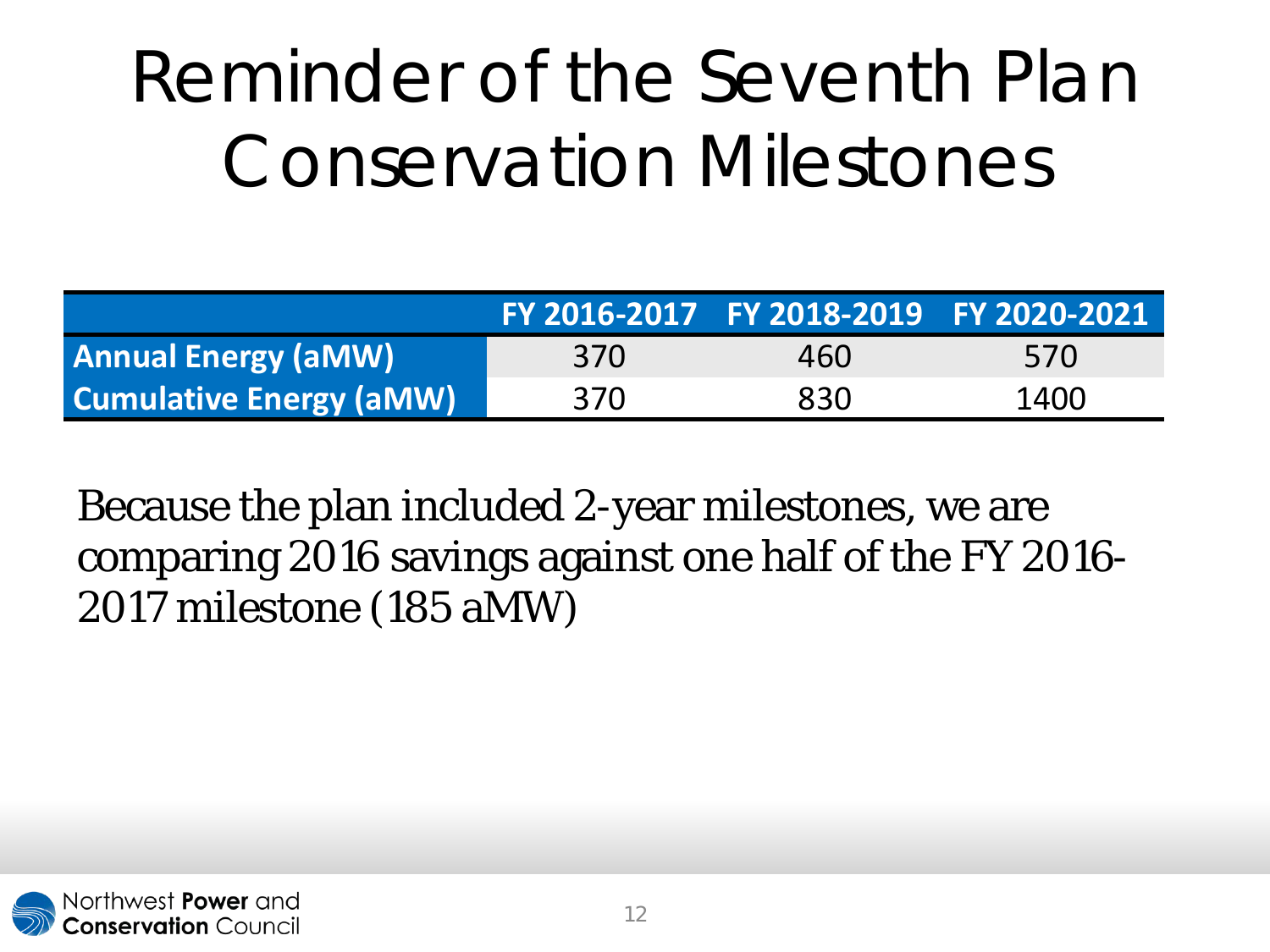## Now for the Results!

![](_page_14_Picture_1.jpeg)

![](_page_14_Picture_2.jpeg)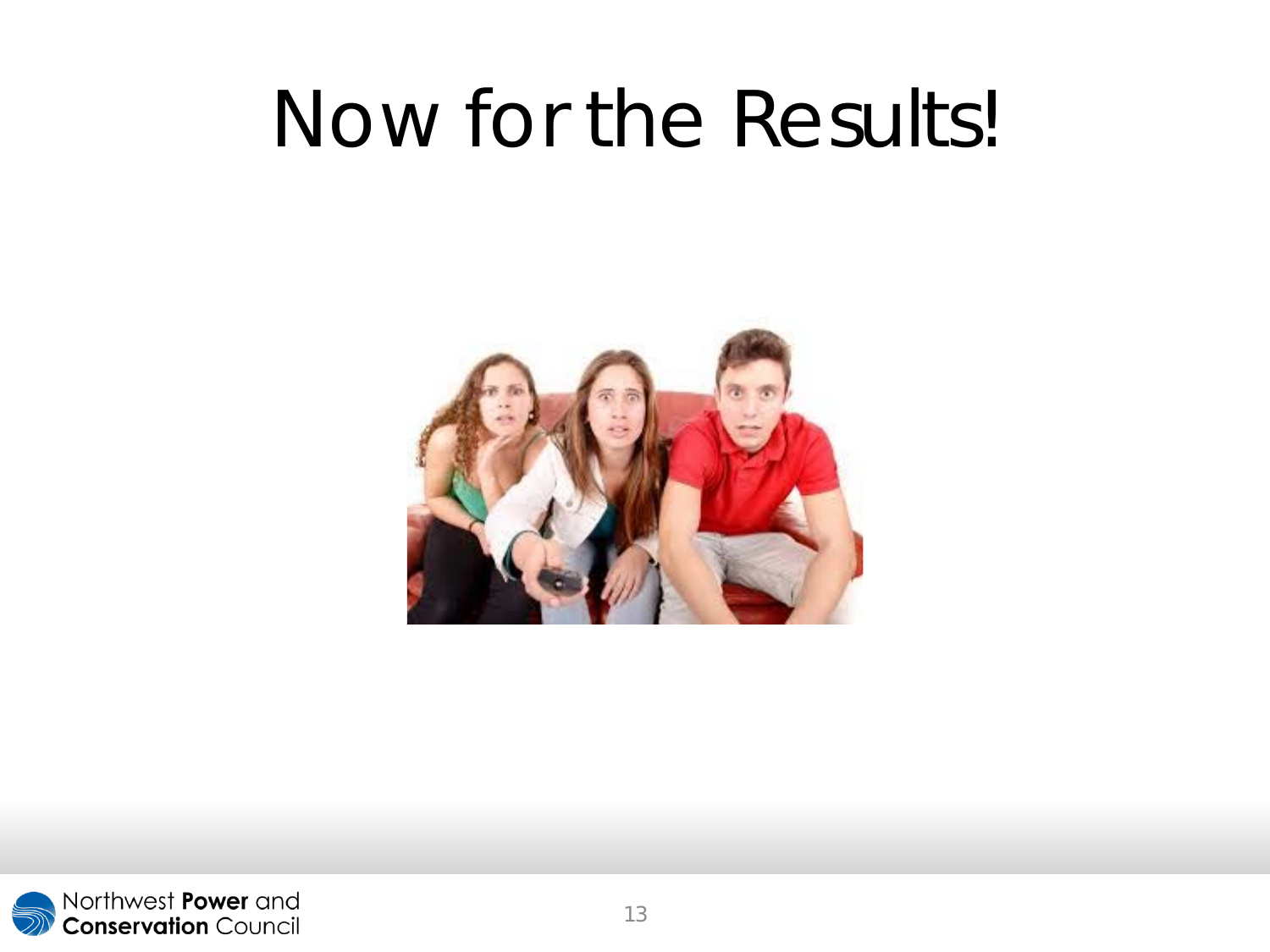# Thank You Respondents!

**Savings and expenditures data from 127** reporting utilities (essentially the whole region)

![](_page_15_Picture_2.jpeg)

![](_page_15_Picture_3.jpeg)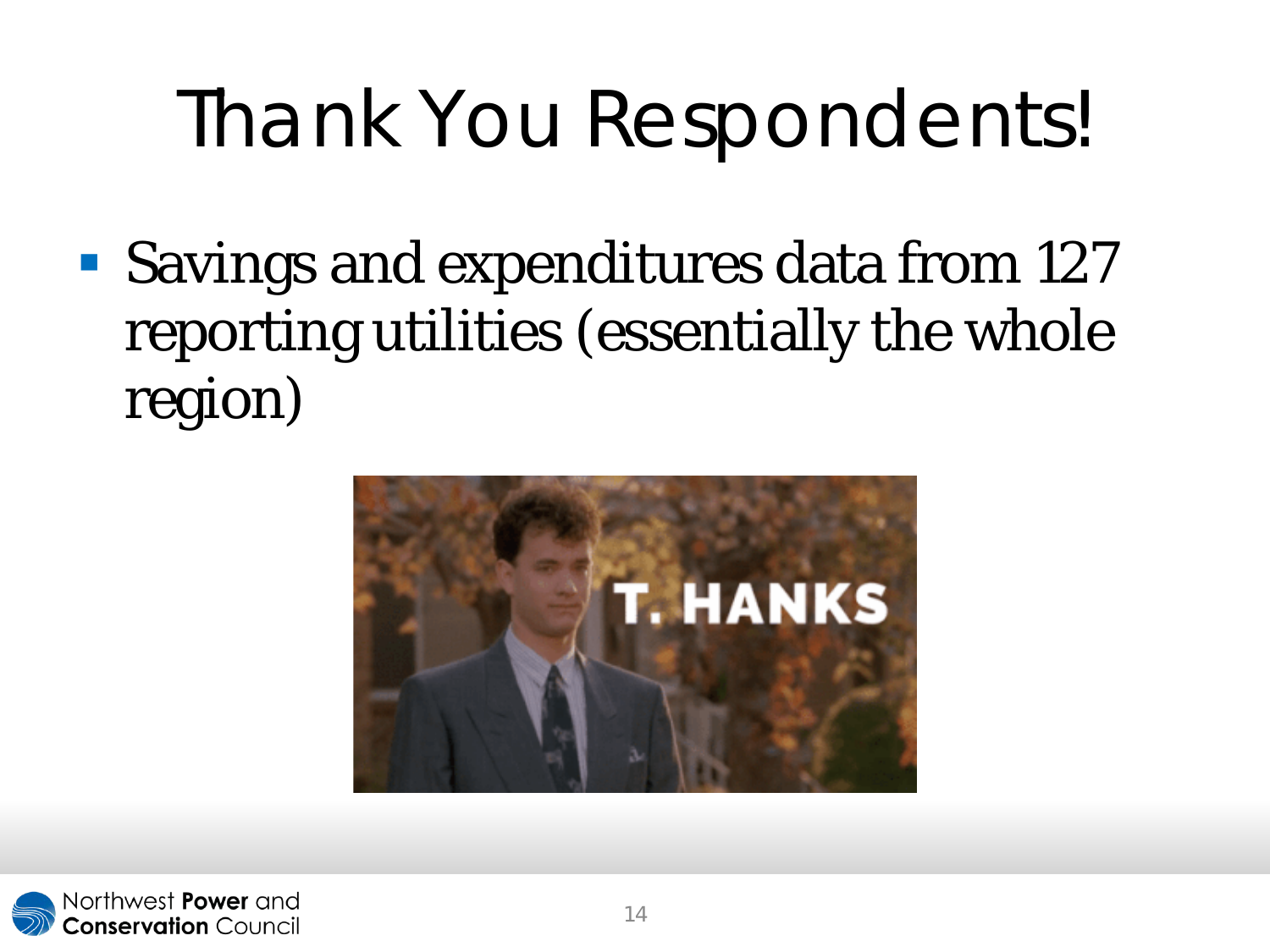## Utility funded programs surpassed the Plan's first year milestone

![](_page_16_Figure_1.jpeg)

![](_page_16_Picture_2.jpeg)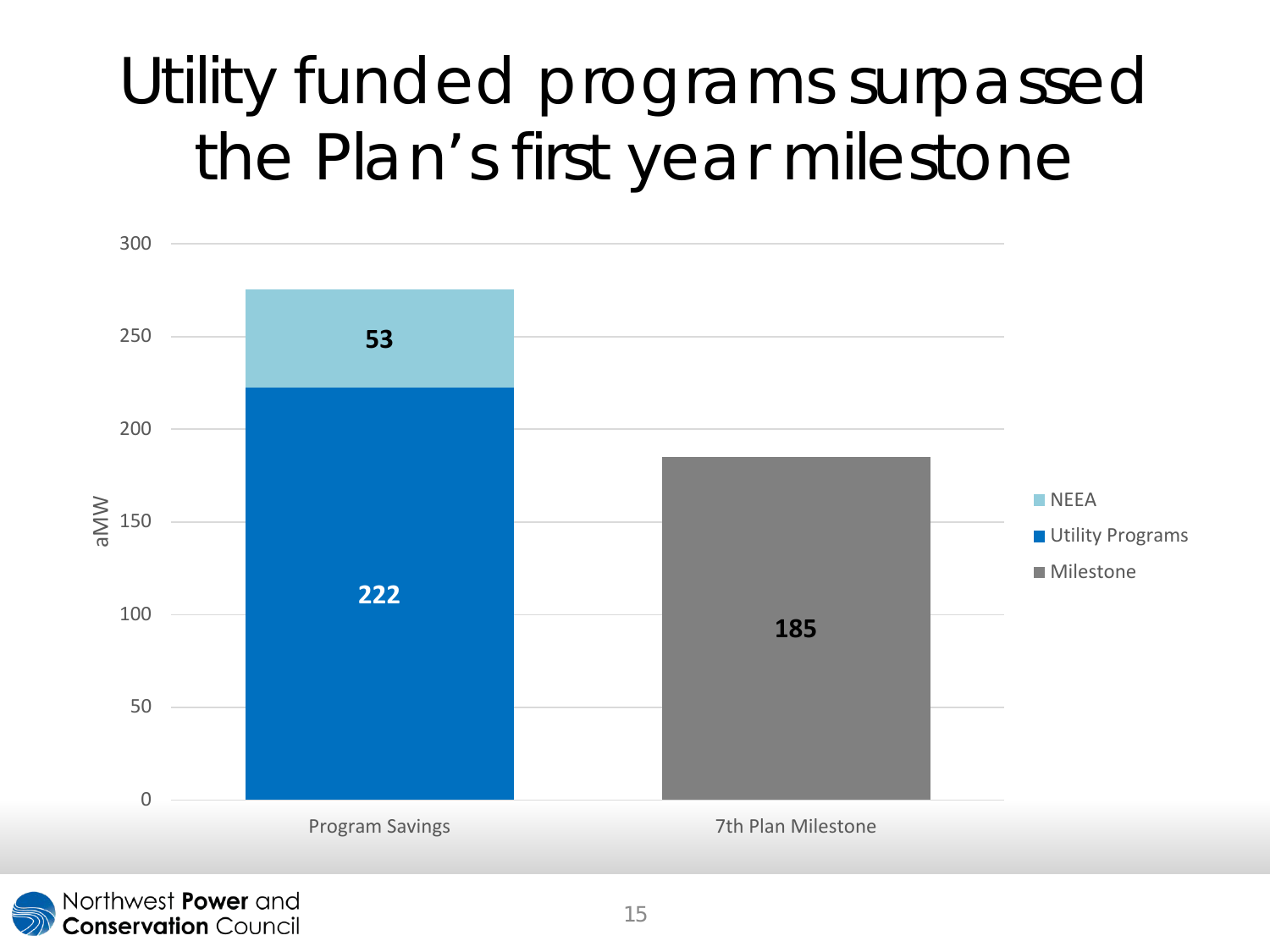## Most of the region's savings are coming from the residential sector

Utility Funded Savings by Sector

![](_page_17_Figure_2.jpeg)

![](_page_17_Picture_3.jpeg)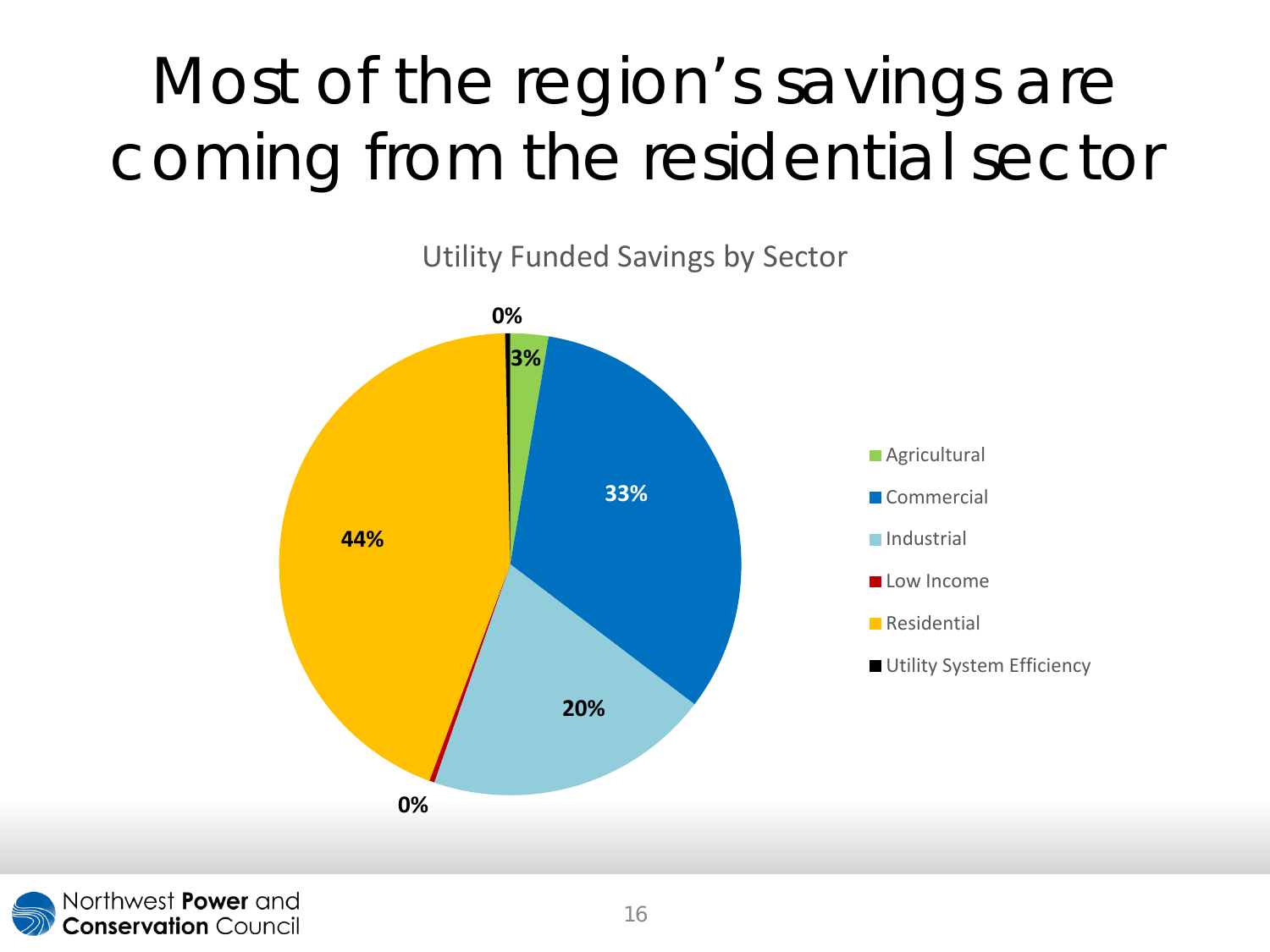## Significant savings in residential and commercial come from lighting

![](_page_18_Figure_1.jpeg)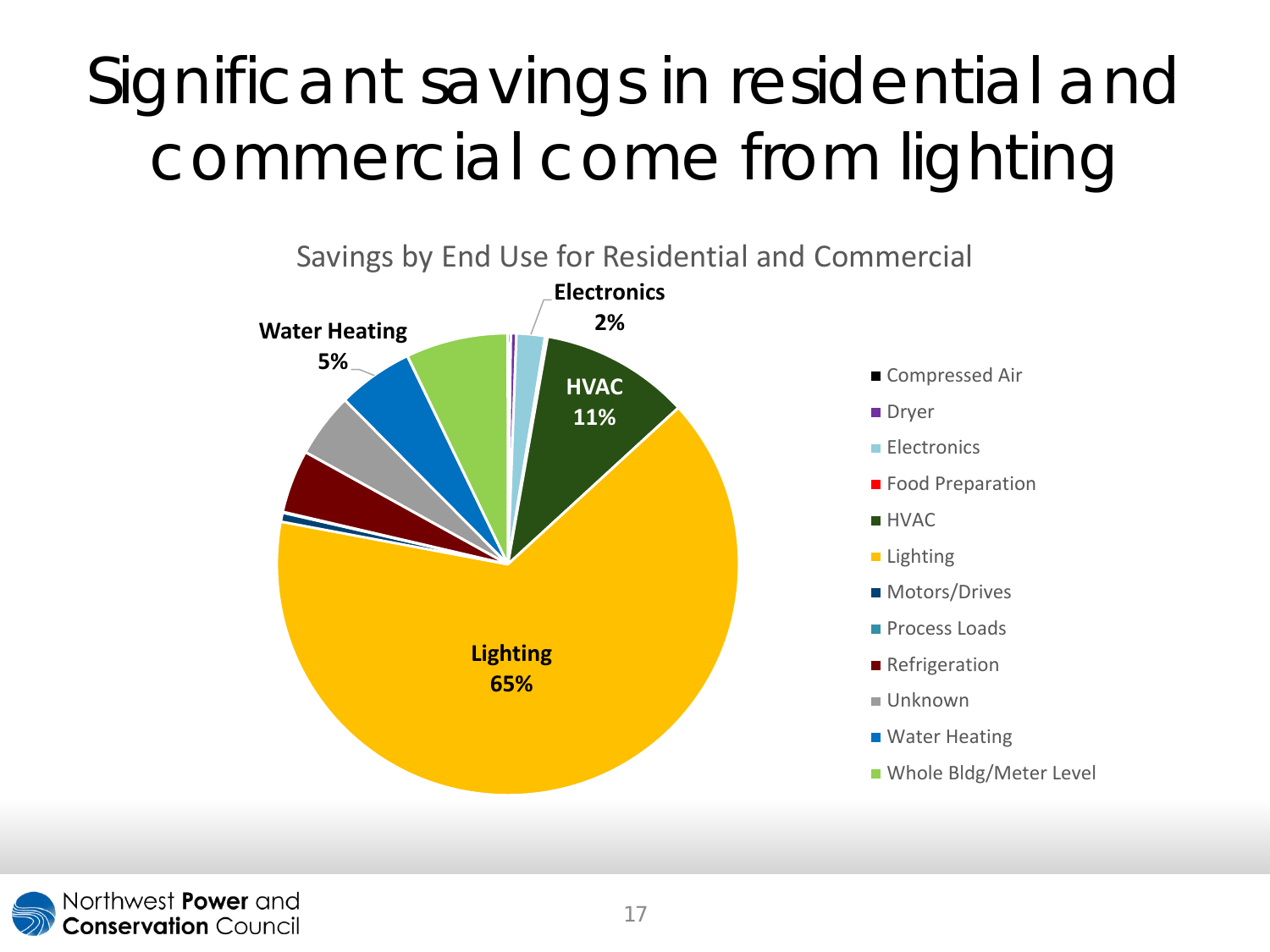## Lighting savings increased significantly in 2016

Residential Savings by End Use (aMW)

![](_page_19_Figure_2.jpeg)

![](_page_19_Picture_3.jpeg)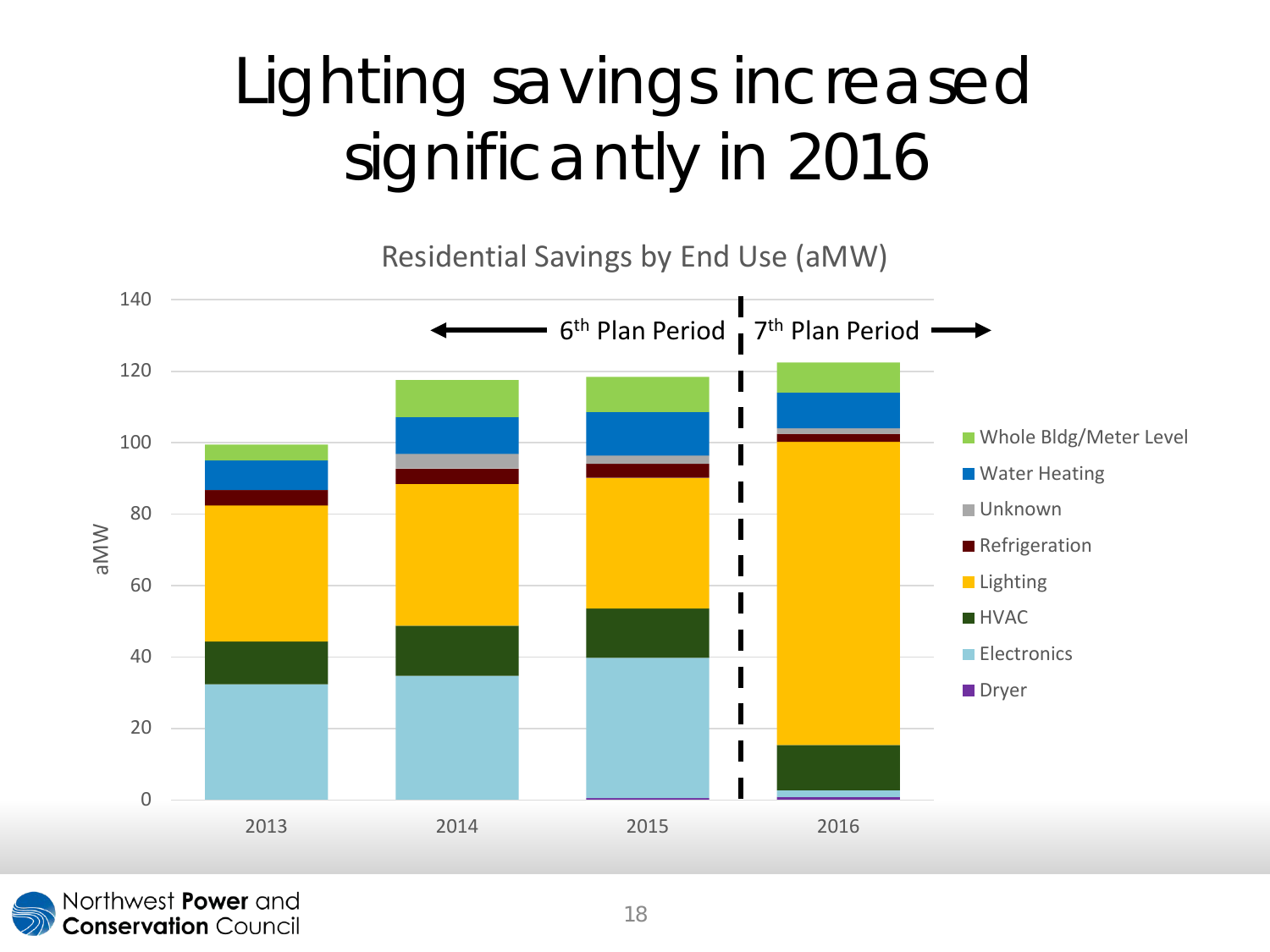## Lighting savings increased significantly in 2016

Commercial Savings by End Use (aMW)

![](_page_20_Figure_2.jpeg)

![](_page_20_Picture_3.jpeg)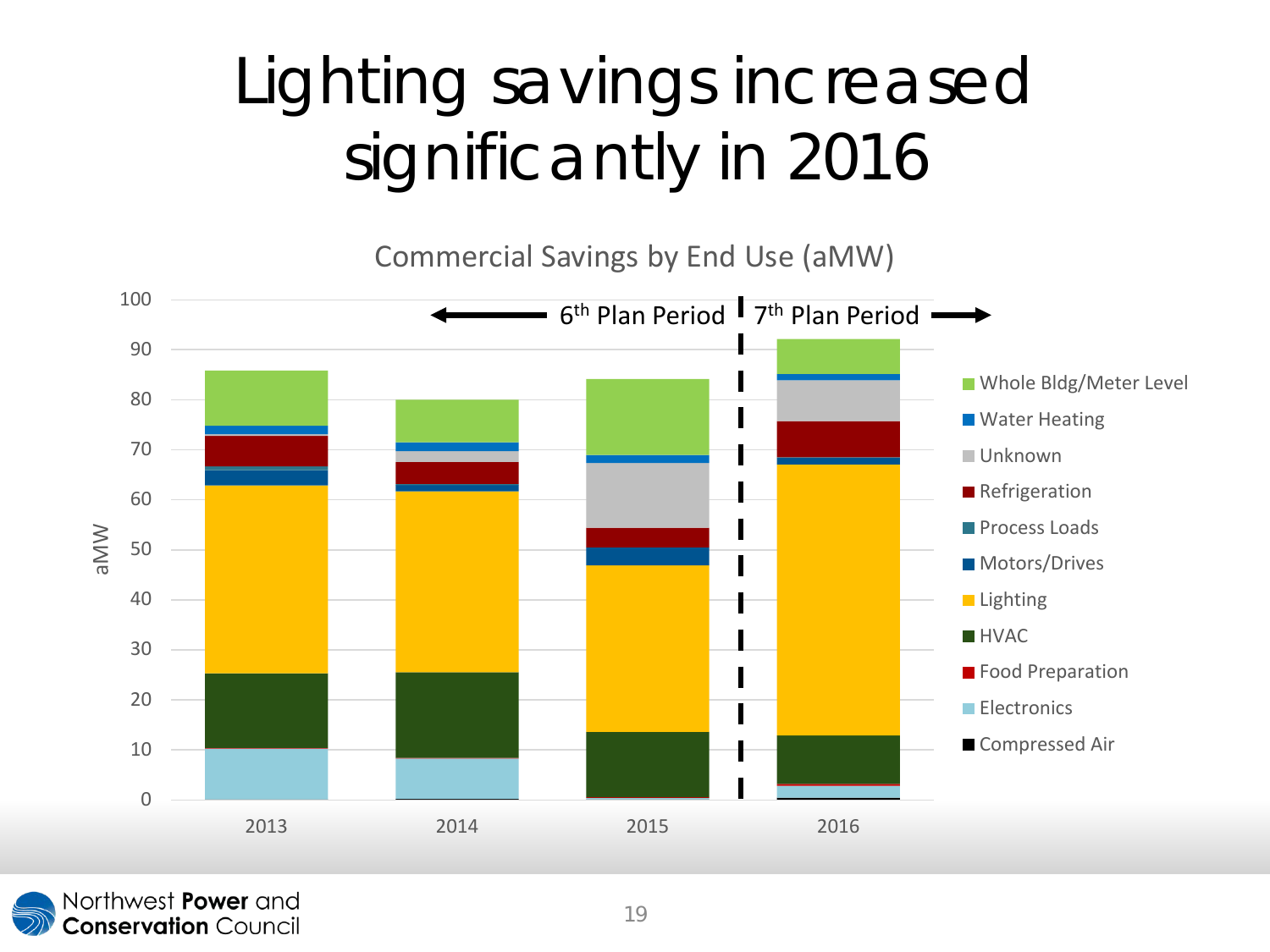## Significant potential remains for other end uses

Percent of Residential and Commercial Cost-Effective Potential for the First Six Years of the Plan

![](_page_21_Figure_2.jpeg)

![](_page_21_Picture_3.jpeg)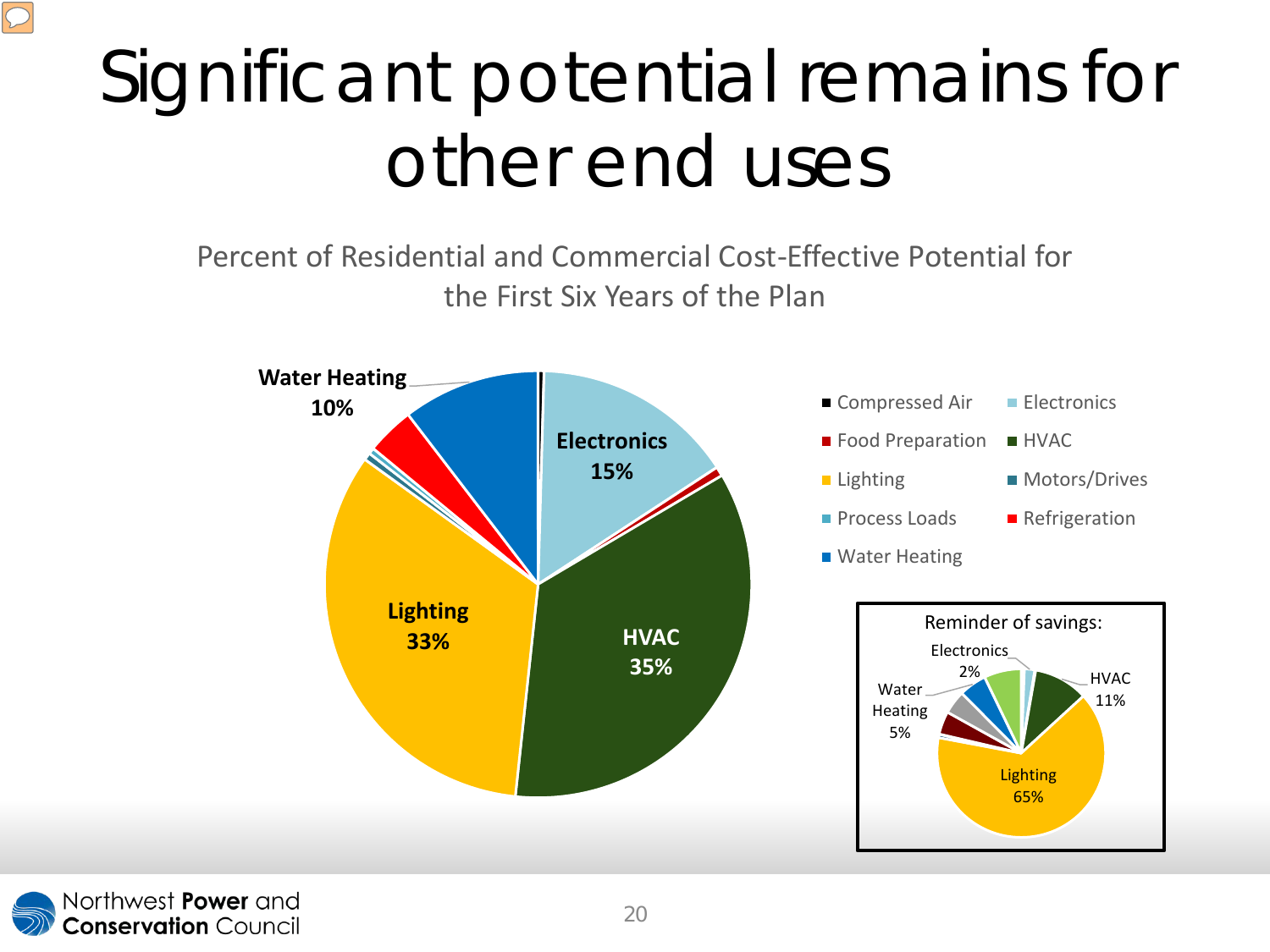## Utility funded efficiency provides 524 MW of winter capacity

![](_page_22_Figure_1.jpeg)

- Represents approximately 1.6% reduction on last year's winter peak
- **Lighting contributes** significantly to capacity savings
- Deeper savings in HVAC will have a greater impact on capacity savings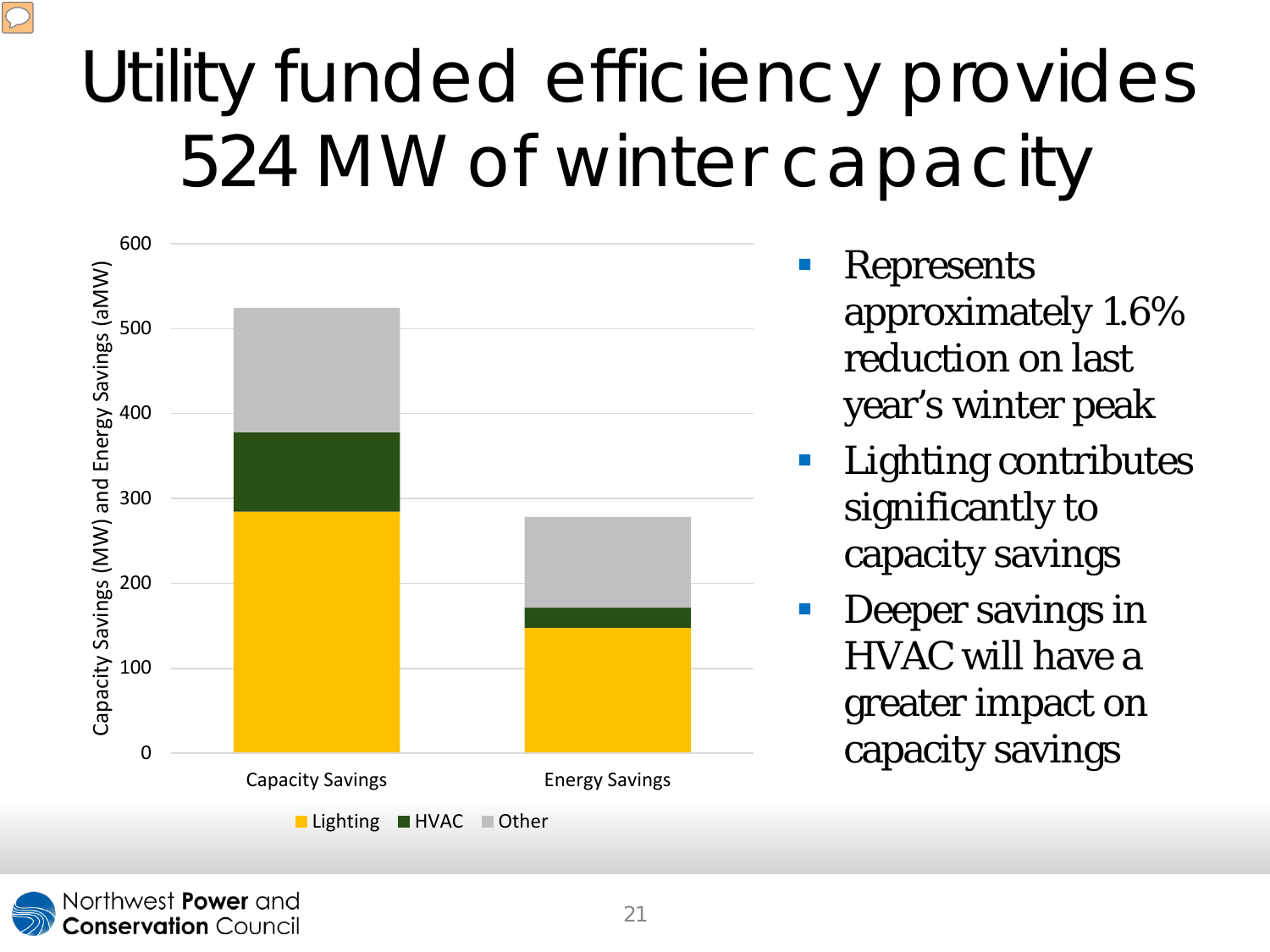### Savings from IOUs and ETO account for half of the region's energy savings

Share of Energy Savings by Org Type and Funding Mechanism

![](_page_23_Figure_2.jpeg)

![](_page_23_Picture_3.jpeg)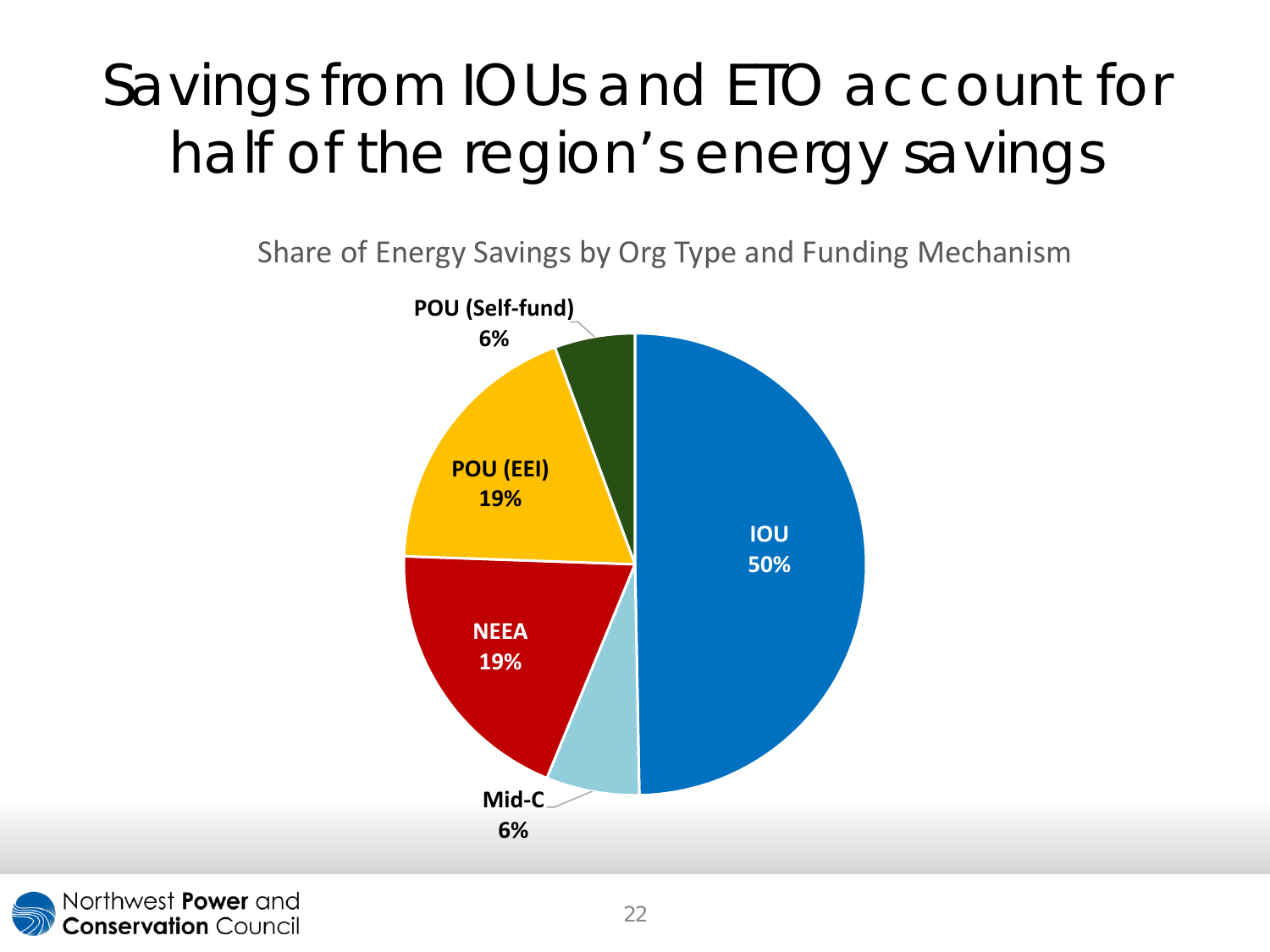## Total Utility-Funded Expenditures were \$475 Million in 2016

Share of Utility-Funded Expenditures by Source

![](_page_24_Figure_2.jpeg)

![](_page_24_Picture_3.jpeg)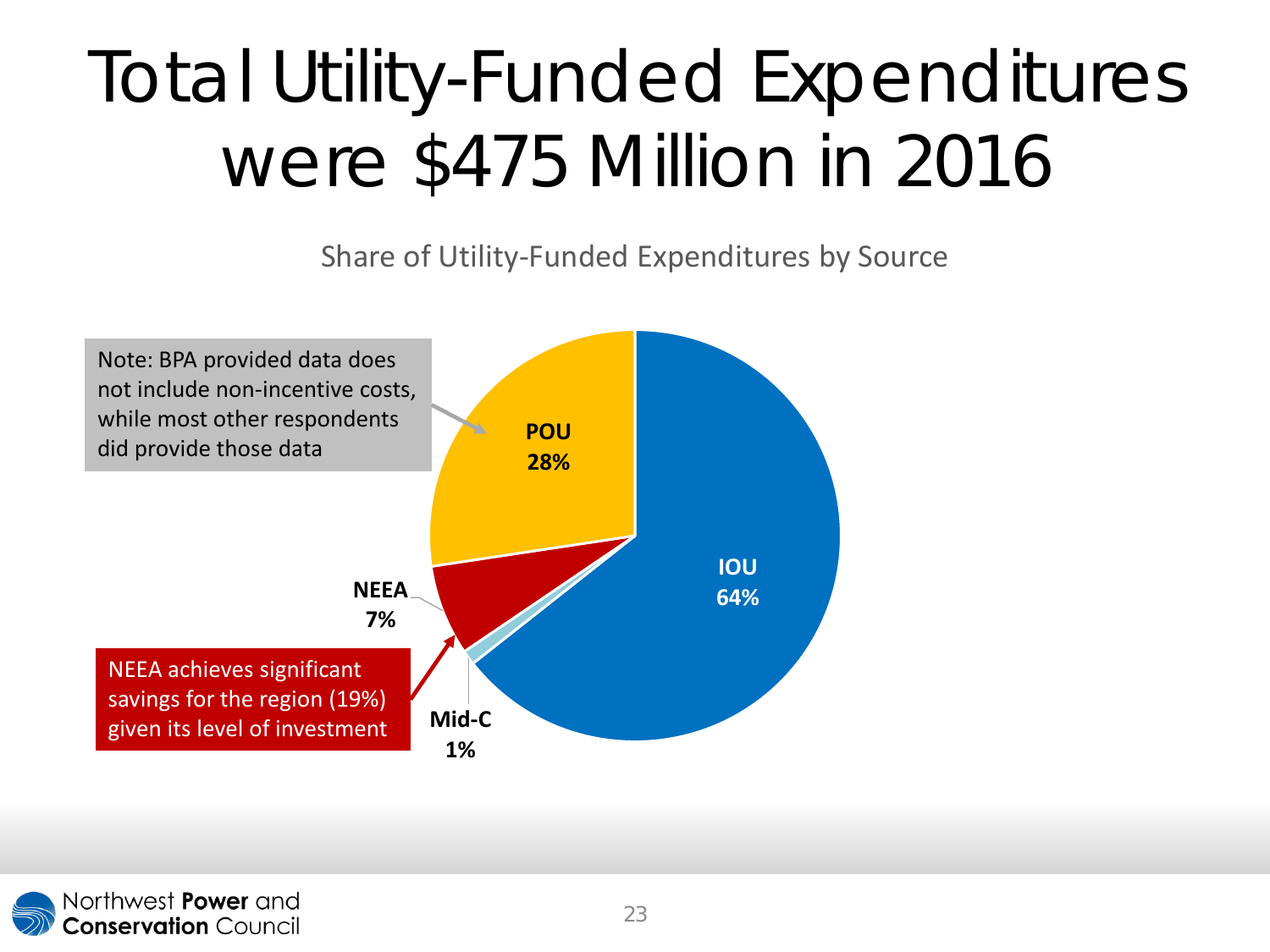#### While fairly steady, expenditures have increased over the last couple of years

![](_page_25_Figure_1.jpeg)

Northwest Power and **Conservation** Council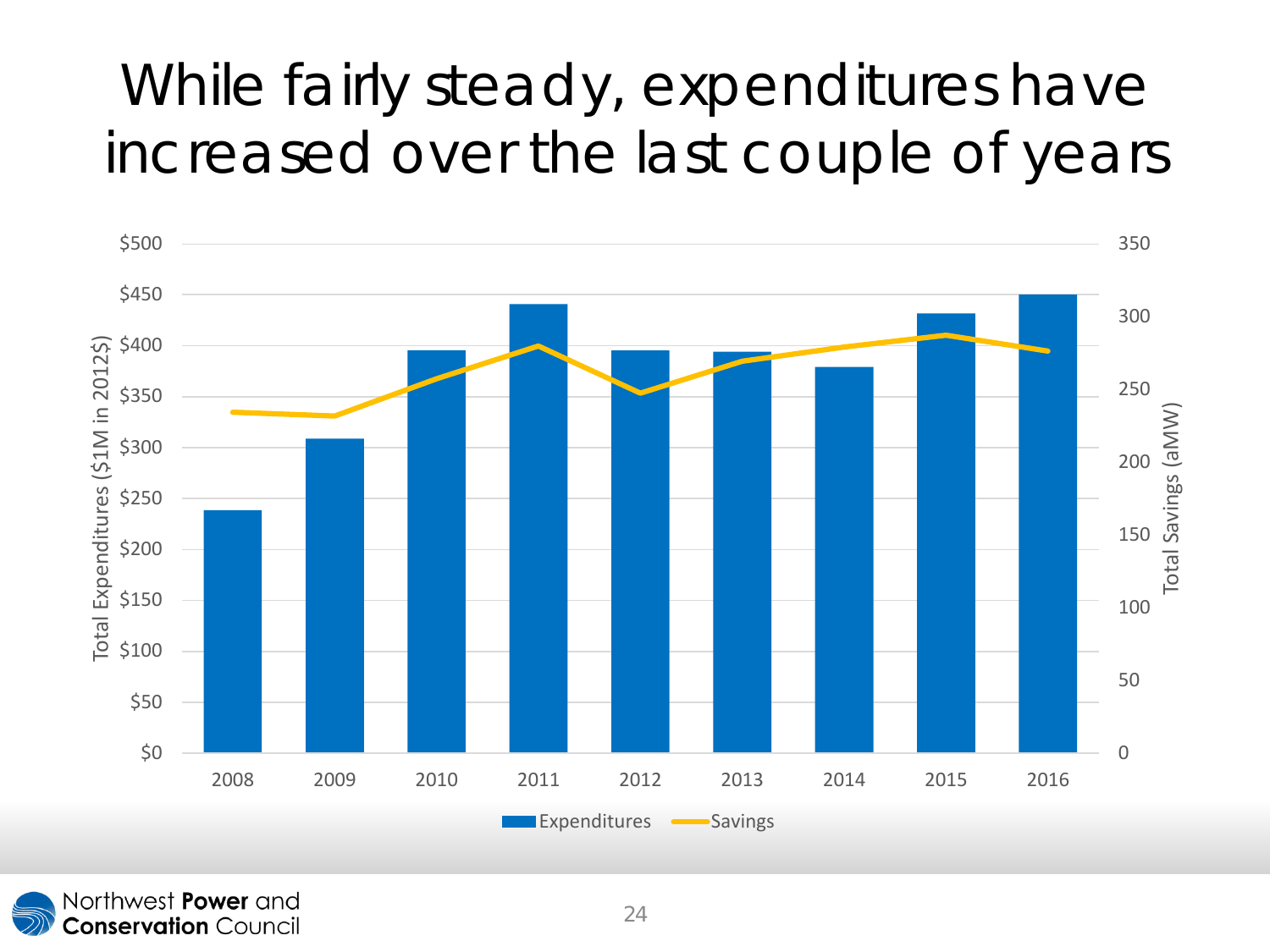#### A handful of BPA utilities provide most of the self-funded conservation

![](_page_26_Figure_1.jpeg)

![](_page_26_Picture_2.jpeg)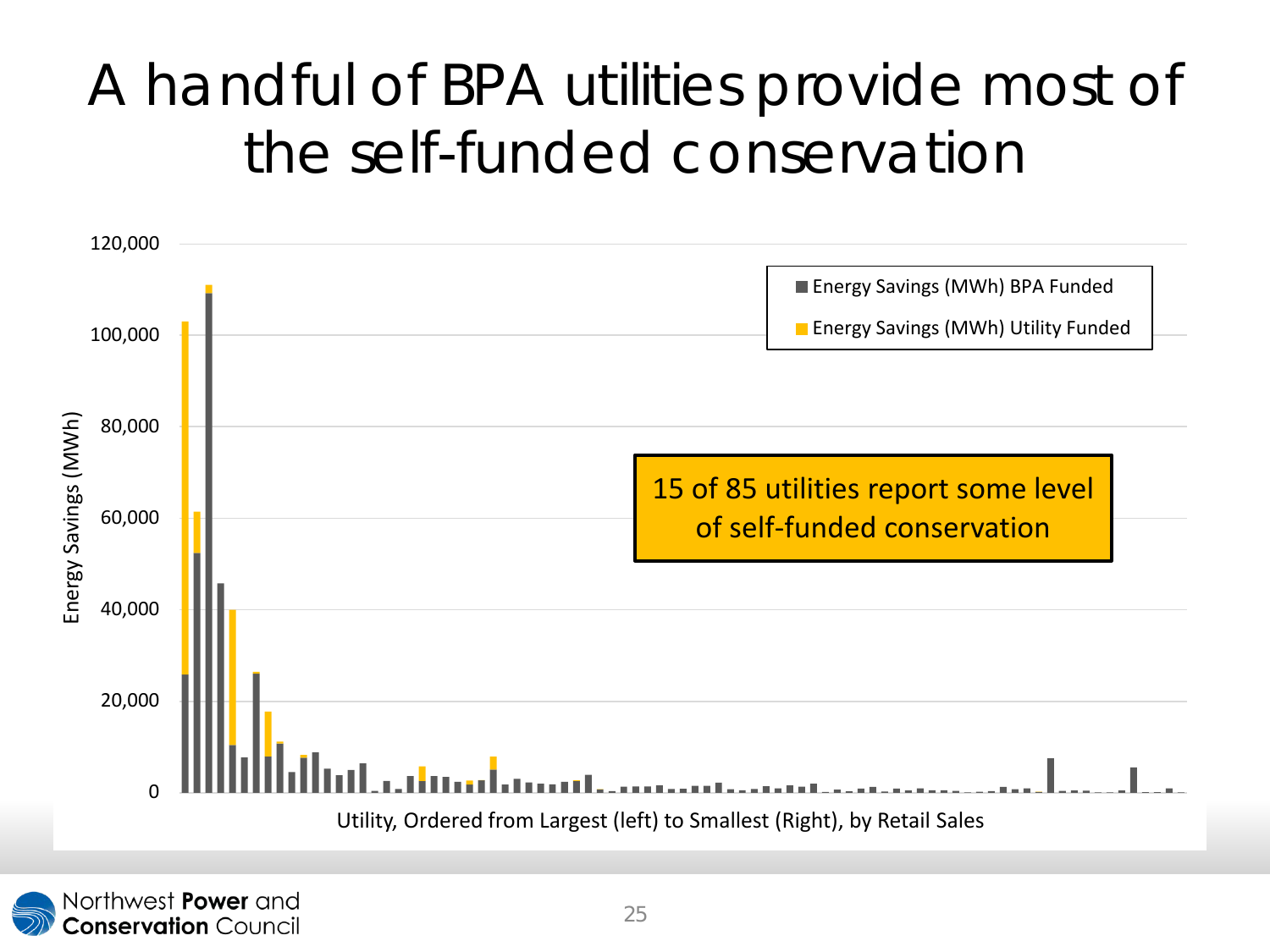## Utility Savings as a percent of Retail Sales

![](_page_27_Figure_1.jpeg)

\*Note: Average represents total regional savings as a percent of total regional sales \*\*Source: ACEEE 2016 State Energy Efficiency Scorecard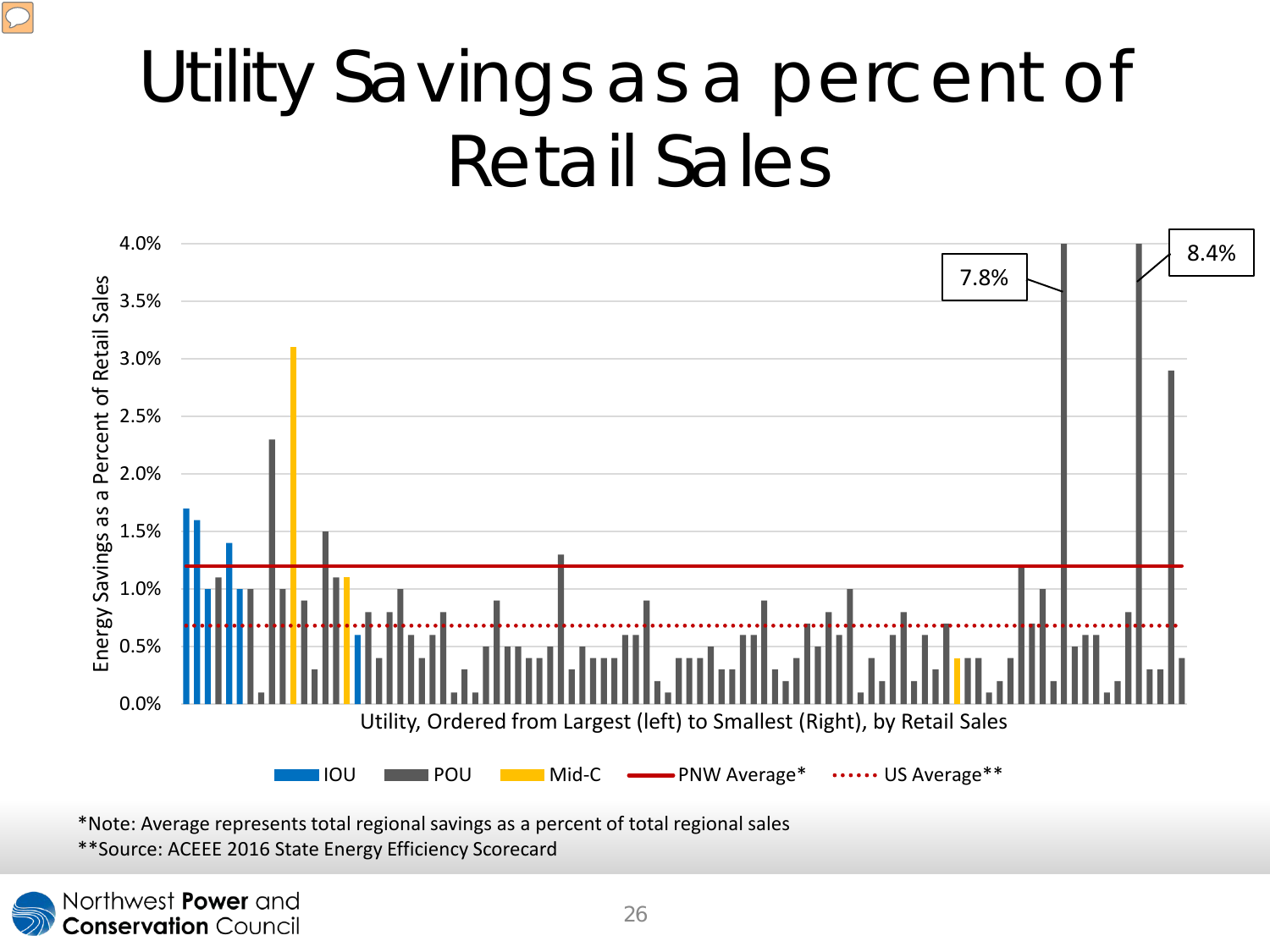#### Energy efficiency provides a reliably low cost resource relative to market prices

Wholesale Power Market Prices vs Utility Cost of Conservation

![](_page_28_Figure_2.jpeg)

![](_page_28_Picture_3.jpeg)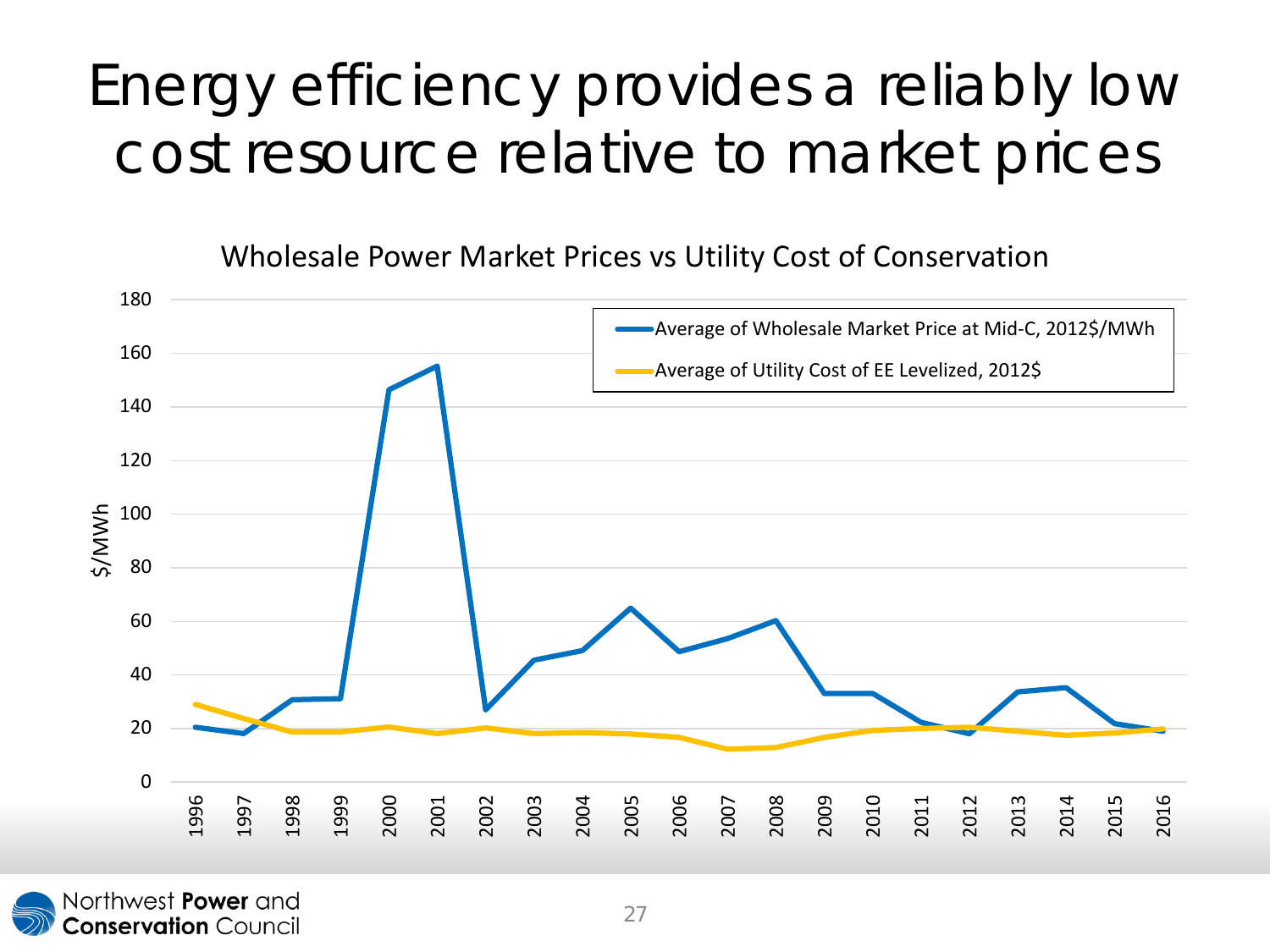## Region has achieved over 6300 aMW of Savings since 1978

Cumulative Savings (aMW)

![](_page_29_Figure_2.jpeg)

![](_page_29_Picture_3.jpeg)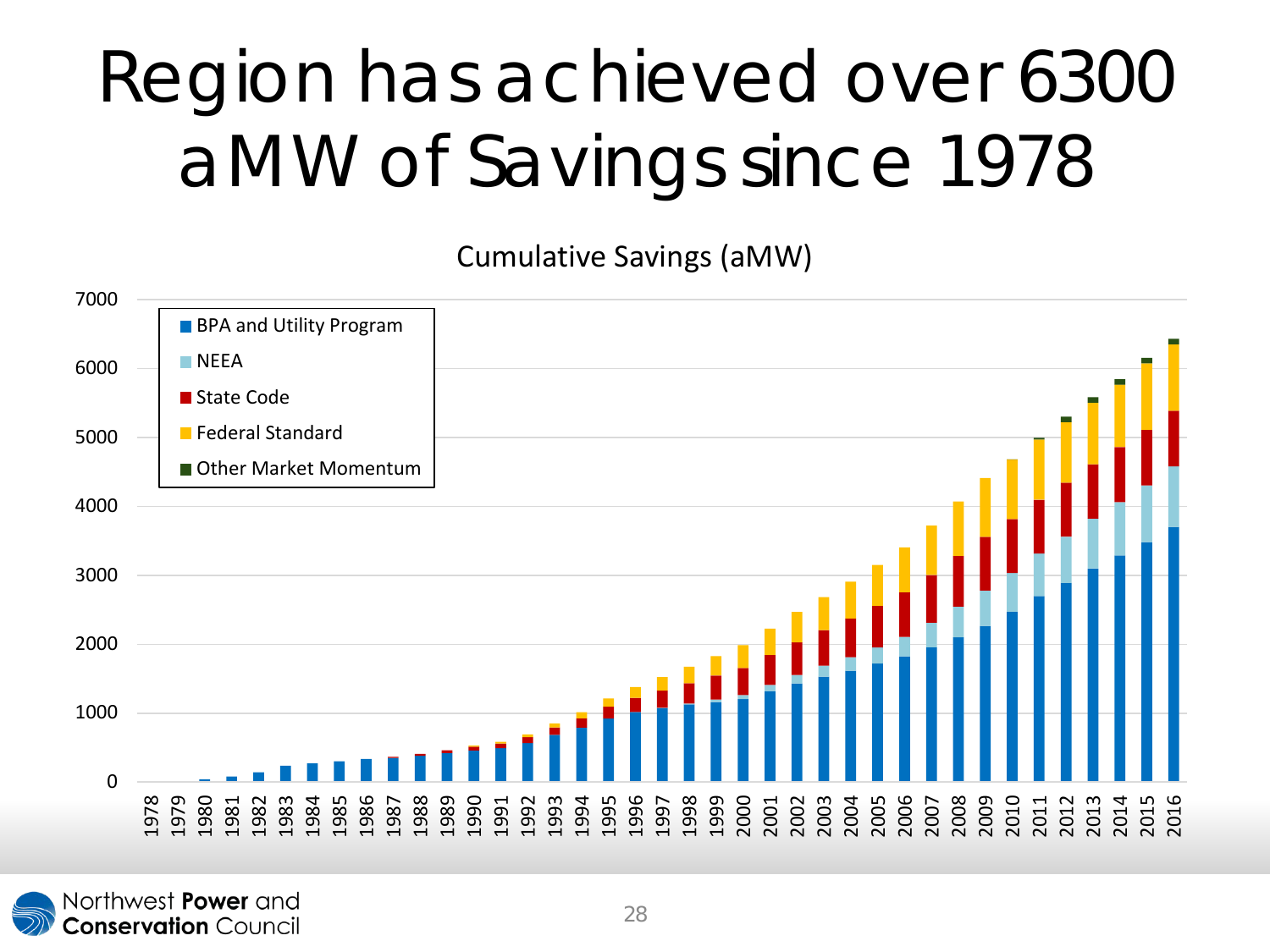# What does 6,300 aMW of energy efficiency mean to the region?

#### **Generation:**

- Approximately two and a half Grand Coulee Dams
- **Approximately 26 combined cycle gas plants**
- End Use Consumption:
	- **Equivalent to approximately 2700 large sawmills**
	- Represents 2 times the NW industrial sector
	- About the consumption of 75% of households in the NW
- **Represents enough energy savings to save the** region's electricity consumers \$5 billion in 2016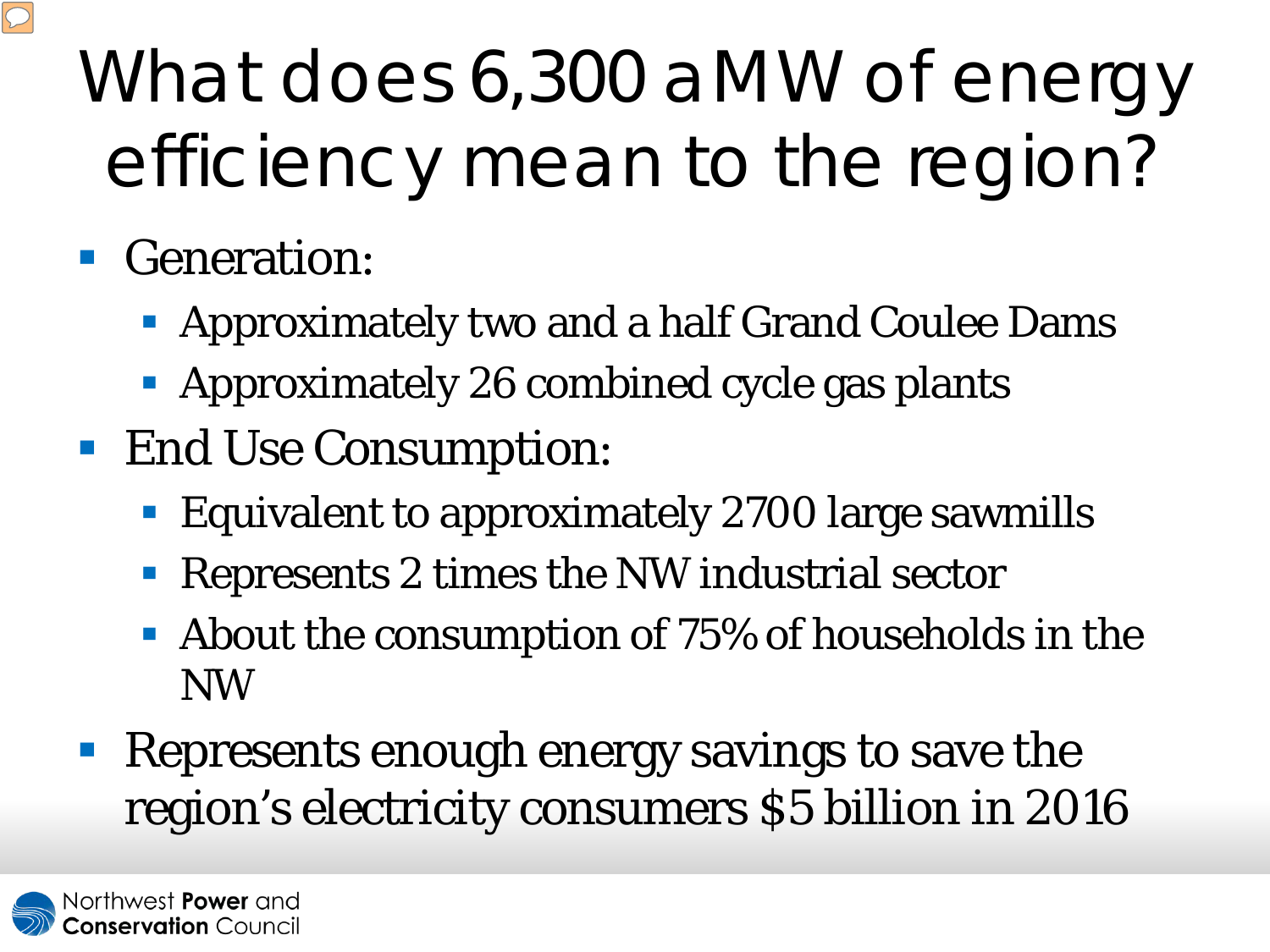## How does that translate to reductions in CO2 emissions?

![](_page_31_Picture_1.jpeg)

- 6300 aMW saved is the equivalent of saving 24.7 million metric tons of CO2
- **This is equivalent to taking 5.28 million** cars off the road for one year

![](_page_31_Picture_4.jpeg)